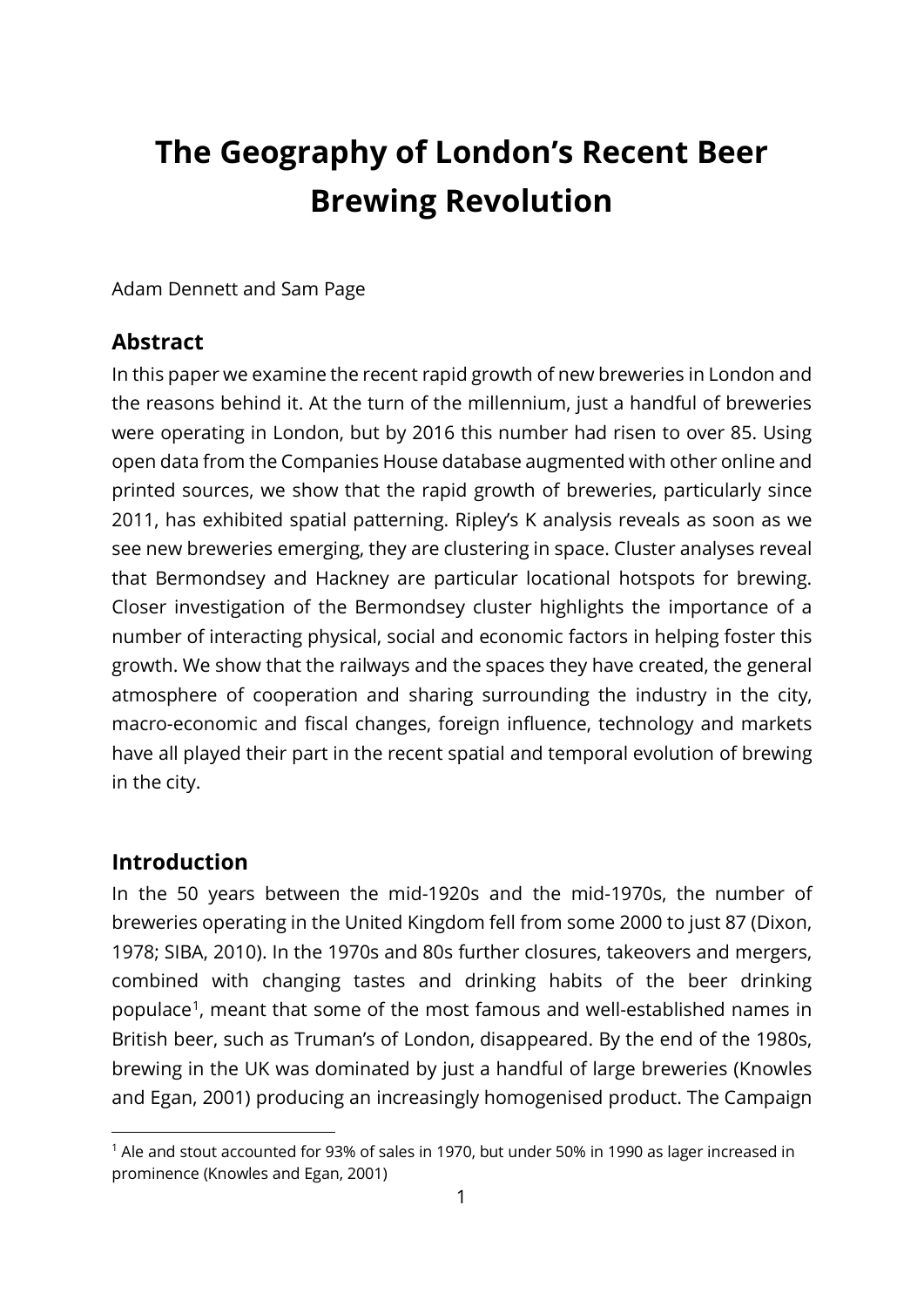for Real Ale (CAMRA) was established in 1971 to try to arrest the decline of the once great British pint, but for many beer drinkers the closure of so many breweries meant the historic diversity and variety in British beer and brewing had been replaced with bland homogeneity.

However, anyone buying a pint of beer in a British pub in recent years may have noticed that the ubiquitous brands of the large multinational beer conglomerates have slowly started to share tap space with a growing variety of alternative producers. It is fair to say that the UK brewing industry has undergone something of a renaissance in recent times. Data from the Society of Independent Brewers (Cabras, 2015) have shown that beer production by its members almost doubled from 2009 to 2014, from 1,721,291 hectolitres to 2,992,747. Data from Companies House (which records all active and some dormant and inactive companies in the UK) documents an almost exponential growth in "Manufacturers of Beer", with a thirteen-fold increase in active breweries in the last 20 years.

While new breweries have sprung up all over the UK, London has played a significant role. Despite its rich brewing history (M. Brown, 2015; Krenzke, 2014), by the early 1990s only a handful of brewers remained in London<sup>[2](#page-1-0)</sup> and of those, only two survived into the second decade of the twenty-first century – Fuller Smith and Turner (or Fuller's) located at the Griffin Brewery in Chiswick on the north bank of the Thames; and Young's, on the South Bank of the river at the Ram Brewery in Wandsworth<sup>3</sup>. Of the London breweries operating today only the Meantime Brewery<sup>[4](#page-1-2)</sup> in Greenwich and Fullers were operating before the turn of the millennium.

Over the last 30 years or so, brewing capacity in the capital has fluctuated. In the 1990s a number of Firkin brewpubs<sup>[5](#page-1-3)</sup> operated in the city, increasing the volume of beer brewed for a short period, but by the turn of the millennium, the chain had disappeared and along with it the brewing capacity it nurtured. Between 2000 and 2009 a handful of small-scale breweries came and went, but emerging were the first green shoots of the renaissance: over this period the Ha'penny Brewery, Twickenham Fine Ales, Brodies and the Sambrook Brewery were established – all

<u>.</u>

<span id="page-1-0"></span> $2$  We define London as the area covered by the 32 London Boroughs and the City of London

<span id="page-1-1"></span><sup>&</sup>lt;sup>3</sup> Young's has since ceased brewing in large volume, but retains a head brewer on the site of the old Ram Brewery, intending to open a new craft brewery as part of a new development on the site in the near future

<span id="page-1-2"></span> $4$  The original Greenwich Brewery on Penhall Road closed in 2010 and moved to larger premises on Blackwall Lane - <http://www.meantimebrewing.com/modern-craft/meantimeline/>

<span id="page-1-3"></span><sup>&</sup>lt;sup>5</sup> Brewpubs are public houses which have small scale brewing facilities on the premises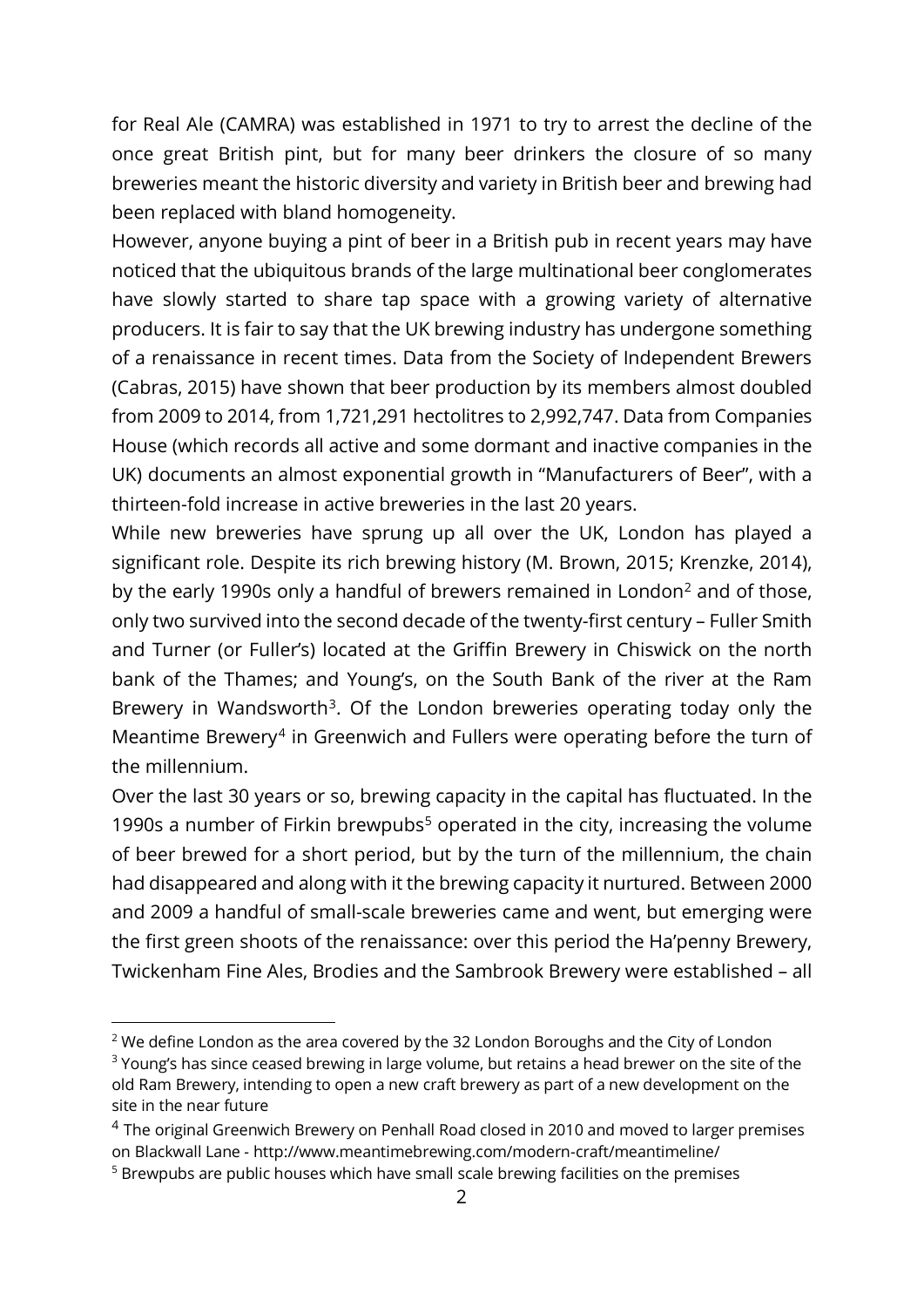of whom are still brewing today. 2010 saw the incorporation of some established pioneers of the new scene: the Camden Town, Kernel, Moncada, Redemption and Redchurch breweries. However, there were still only 24 breweries and brewpubs in the city at the end of the year. From 2011 onwards the number of breweries started to increase rapidly: 45 in existence at the beginning of 2012, 65 at the beginning of 2013, 73 by 2014 and 87 by 2015. In mid-2016, there were some 84 active breweries and brewpubs in the city with more emerging (see supplementary information for an animation of brewery growth and decline between 1800 and 2016).

Brewing is once again popular. But what is really happening and why should this be of concern to geographers? Beer, like wine, is a product where place is of central importance. *Terroir* and provenance (two inherently spatial concepts) have always played a crucial part in the character and identity of beer. *Terroir* is more commonly associated with wine (Unwin, 1991), but in the context of brewing relates to the local, regional, national and international differences in the natural environment which lead to variations in the four main beer ingredients: water,  $malt<sup>6</sup>$  $malt<sup>6</sup>$  $malt<sup>6</sup>$ , hops and yeast. These variations along with different cultural brewing processes lead to a huge variety in beer. While it could be argued that *terroir* has become less important in recent times as modern brewers have become adept at adjusting the mineral content of water and obtaining different varieties of malt, hops and strains of yeast from all over the world to suit the beer they are making, provenance and its associated identity remain extremely important.

This importance is perhaps exemplified by the very existence of beers like 'London Pride' and present day breweries such as Meantime and Camden Town where place is part of the brand identity. The Brixton Brewery<sup>[7](#page-2-1)</sup> with beers named after prominent roads in the area such as Electric IPA (Electric Avenue), Coldharbour Lager (Coldharbour Lane) and Atlantic APA (Atlantic Road), is just one of a number of new breweries in London which use local geography both in their company and/or product branding. Indeed, as Schnell and Reese observed when studying small emerging breweries in the USA in the 1990s, microbreweries are often "proudly, idiosyncratically local" (Schnell and Reese, 2003, p. 57).

Brewing and place are so intertwined that Flack (1997) identifies a conscious 'neolocalism' in American microbreweries. This assertion of hyperlocal place could

<u>.</u>

<span id="page-2-0"></span> $6$  Malt is the name given to partially germinated, dried and then roasted cereal grains. In beer, this grain is usually barley, but it can be brewed with wheat, rye or rice grains.

<span id="page-2-1"></span><sup>7</sup> <http://www.brixtonbrewery.com/beta/>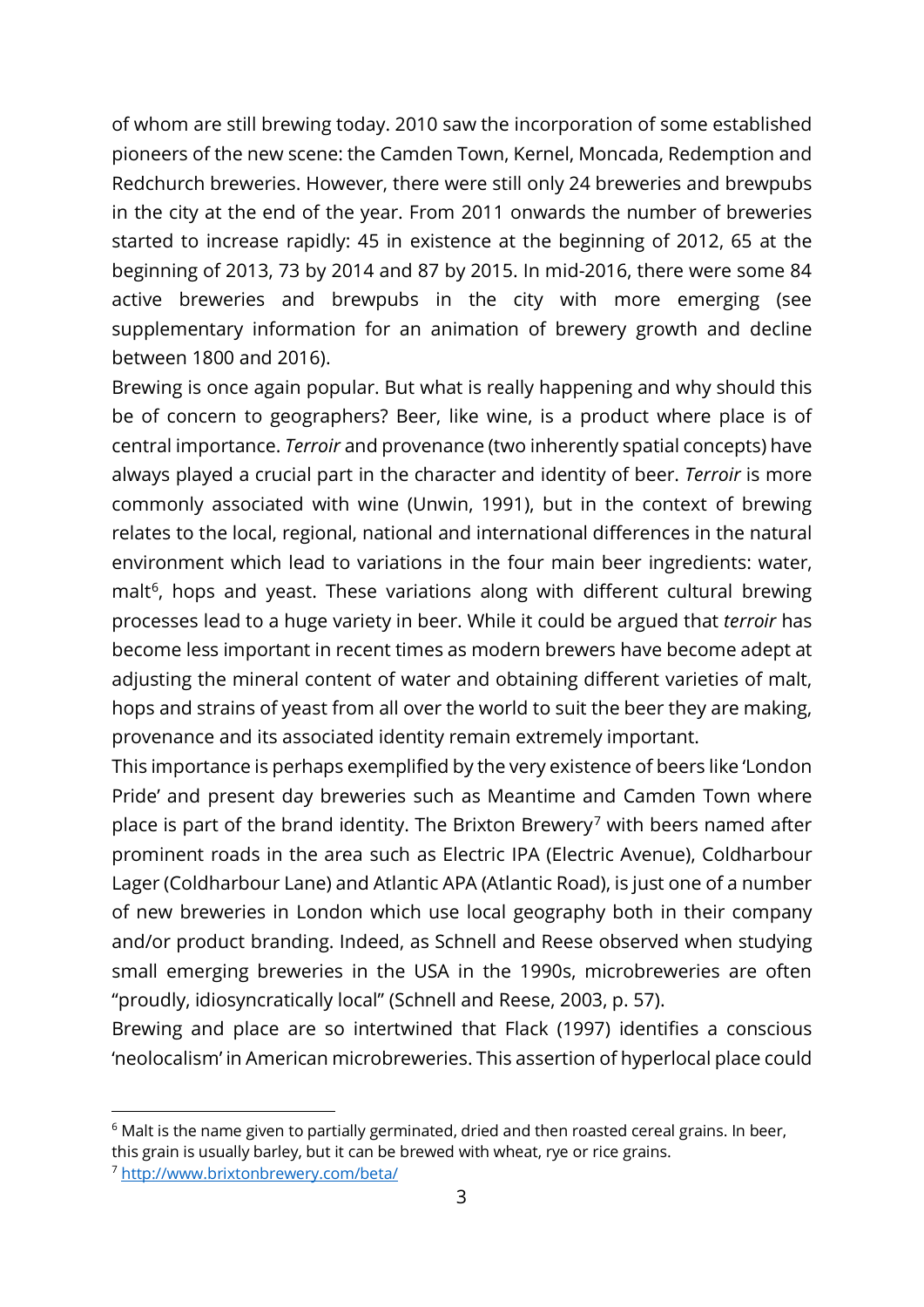be viewed as a retort to the regional and national appropriation of the massproduced and homogenised beers available everywhere (Fosters = Australia, Stella Artois = Belgium, Kronenbourg = France, Carlsberg = Denmark, etc.). It may also be that new locally-conscious breweries are embodying what Flack (1997, p. 38) describes as a 'cultural counter-current' – something that is particularly evident in cities where large internal and international migrant populations may crave localism in response to the feelings of rootlessness they experience as new outsiders.

Regardless of whether these theories are relevant to London, location and provenance can be absolutely key to the establishment of a brand and subsequent marketing potential, and can be one factor (along, of course, with the quality and diversity of the product) in the success of new small-scale breweries (Danson et al., 2015). Geography and place are thus very likely, in one way or another, to play a part in the story of the new brewing revolution in London. This raises some interesting research questions:

- 1. Where are these new breweries locating, is there any discernible spatial pattern and why are they locating where they do?
- 2. How has London's brewing renaissance evolved over time and what are the driving forces behind it?

These questions lead to two related research hypotheses which we will test empirically in the remainder of this paper:

1. The geography of brewing in London will reveal much about the underlying factors influencing the recent growth of the industry. Location can be looked at in both relative and absolute terms. Relatively, we might expect that if *terroir* and local provenance confer some kind of crucial brand advantage, then it is unlikely that breweries will cluster, rather they will be dispersed enough that these advantages can be realised. On the other hand, it may be that the benefits afforded by agglomeration economies (characterised by the sharing of resources such as knowledge, experience and hardware on the input side and customers on the output side) might trump local branding advantages, in which case we would expect clustering to occur. This relative distribution of breweries will give us clues as to which is more important. The absolute location of breweries will largely be determined by factors such as local operational costs and constraints such as rent, the availability of suitable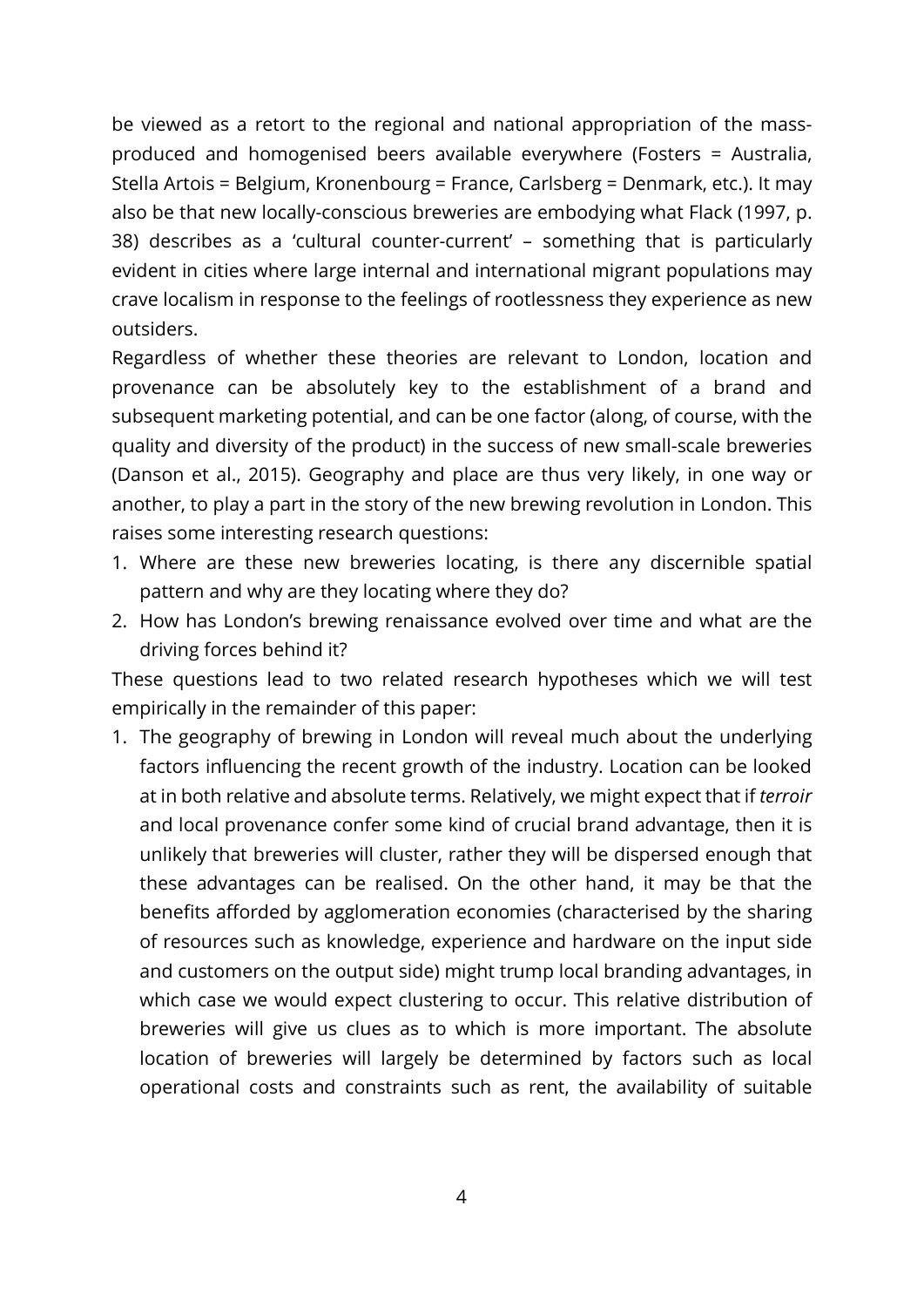space $8$  and access to market; but understanding where in the city breweries are locating will give clues to the importance of these factors as well.

2. The recent growth of brewing in London can be mapped to a timeline of an evolving regime of beer taxation and legislation, the global financial crisis, a shift towards localism in food more generally, and the earlier growth of a thriving craft beer scene in North America. To varying degrees, each of these things is likely to have contributed to an environment where opening a new brewery is both financially viable and has entered the consciousness of some to the extent that it is now seen as a potential career option. We expect that the mapping of the timeline of these events onto that of the growth of brewing in London will begin to hint at their relative importance to the story and help explain some of what we observe.

#### **Data**

-

Our data come primarily from spatially and temporally referenced records kept by Companies House<sup>9</sup>. These data were cleaned, and then validated and augmented by information from a number of websites<sup>10</sup>, along with a directory of London brewers and breweries since 1650 (M. Brown, 2015) and historic maps from the National Library of Scotland<sup>11</sup>. The final database for this analysis contains entries for 164 breweries and brewpubs which have existed in London between 1431 and 2016. This is far from a complete time-series, but from around 1990 onwards, we are confident that our data are comprehensive.

<span id="page-4-0"></span><sup>&</sup>lt;sup>8</sup> Brewing is a relatively space-intensive industry. Equipment such as mash tuns and fermenting vessels need to be large to accommodate the volumes needed for commercial brewing. <sup>9</sup> <https://www.gov.uk/government/organisations/companies-house>

<span id="page-4-2"></span><span id="page-4-1"></span><sup>10</sup> [http://www.pubology.co.uk/,](http://www.pubology.co.uk/) [http://desdemoor.co.uk/,](http://desdemoor.co.uk/) [http://www.quaffale.org.uk/,](http://www.quaffale.org.uk/) <http://www.londonbrewers.org/> and<http://www.beermad.org.uk/>

<span id="page-4-3"></span><sup>11</sup> <http://maps.nls.uk/geo/explore/>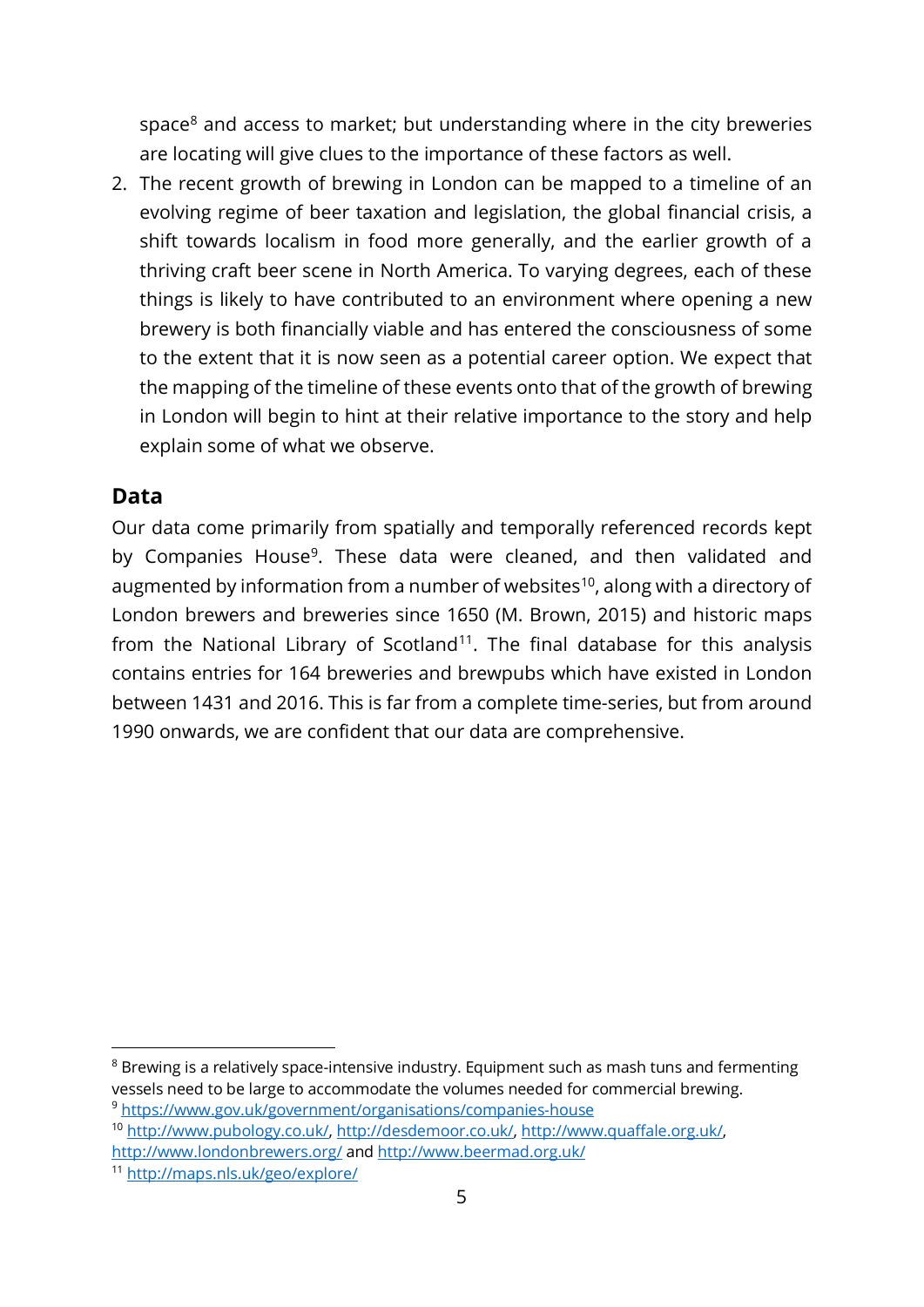## **Analysis**

<u>.</u>



#### <span id="page-5-0"></span>*Figure 1 - Location of Breweries in London, 2016*

[Figure 1](#page-5-0) shows the location of every brewery and brewpub<sup>[12](#page-5-1)</sup> in London appearing in our database at the beginning of 2016, but from this map it is very difficult to discern any real pattern to the distribution of points. One way of determining whether a pattern exists in the data is to compare the observed distribution of points to an idealised random distribution. If the points do not conform to a random distribution, then it is likely that there is some unobserved factor or factors (for example those mentioned in our hypotheses) which could be causing non-random clustering or dispersal to occur. An assessment of the randomness of any point dataset can be carried out using Ripley's  $K$  function. The value of  $K$ (at a given point in time) is an indication of whether (for a given neighbourhood radius around any brewery of interest) there are more or fewer breweries in the neighbourhood than we would expect under a condition of Complete Spatial Randomness (CSR). CSR is a situation where a collection of points observed in

<span id="page-5-1"></span> $12$  We have included brewpubs because despite the relatively low volume that they brew, they are very much part of the brewing 'scene' in London, perhaps exemplified by a number who are members of the London Brewers Alliance - <http://www.londonbrewers.org/members/>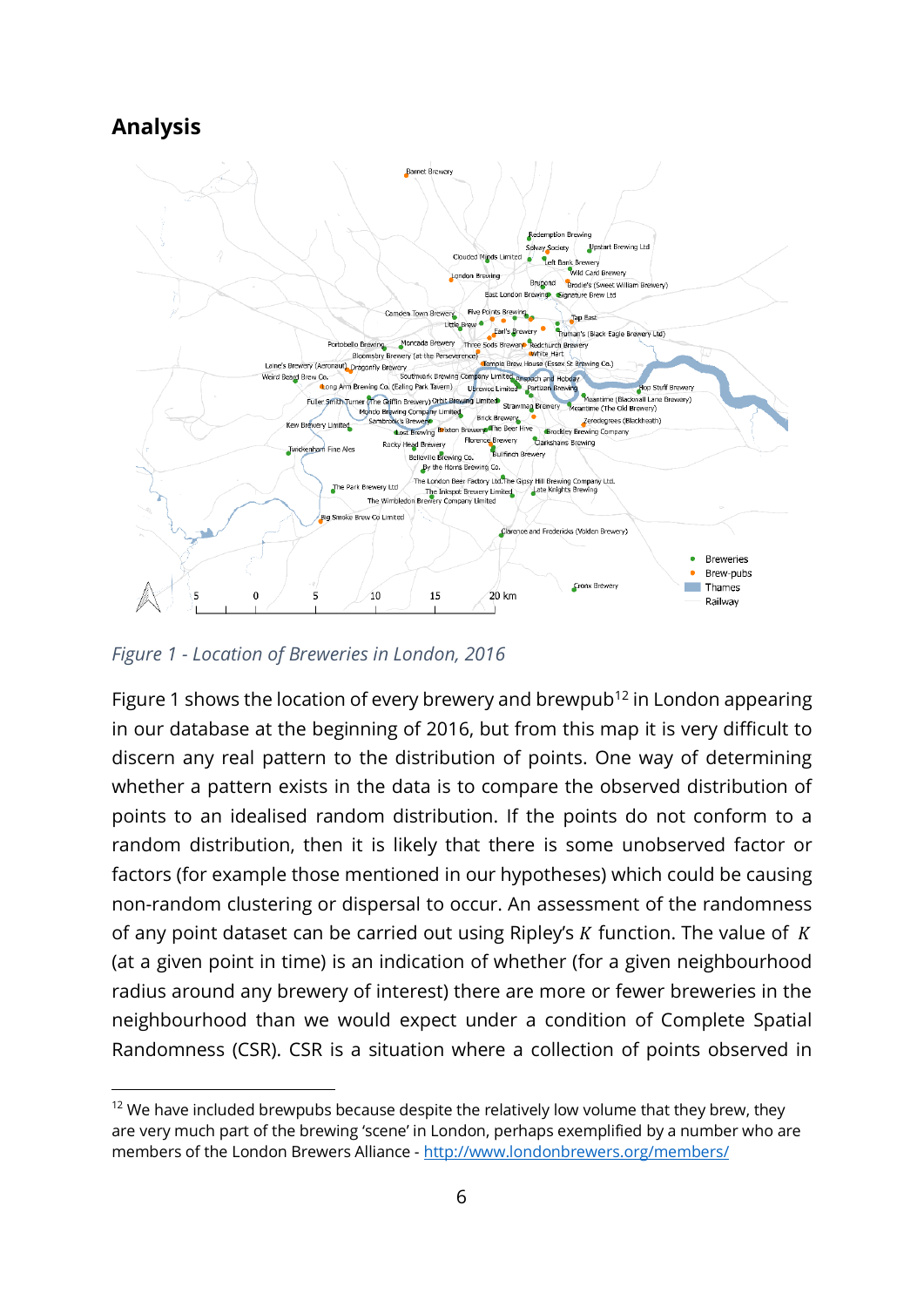space conforms to an expected (Poisson) probability distribution<sup>[13](#page-6-0)</sup>. Where clustering (or dispersal) is observed, then there are likely to be other unobserved factors influencing this clustering.  $K$  is calculated using the following formula:

$$
K(r) = \frac{1}{\lambda} \frac{1}{N} \sum_{i \neq j} \sum_{j \neq i} k_{ij}
$$
 Equation 1

Where  $r$  is the radius of a circle (neighbourhood) around any brewery,  $i$ ,  $\lambda$  is the expected (mean Poisson) intensity of breweries -  $\lambda = \frac{N}{S}$  where N is the total number of breweries in London at a given time and  $S$  is the total area of London (the area defined by the 32 London Boroughs).  $k_{ij} = 1$  if the distance between breweries *i* and *j* is  $\leq r$  and 0 if  $> r$ .

Ripley's  $K$  is sensitive to the boundaries of the study area, but various alterations to the standard formula above can be used to correct for these issues (Brundson and Comber, 2015; Goreaud and Pélissier, 1999). In calculating  $K$  here, we make use of the Kest() function in the spatstat package in R (Baddeley et al., 2015) and use 'border' correction to account for the edge of the London study area. In this analysis we have not fully accounted for the areas in the city where breweries cannot possibly exist (such as in public parks, bodies of water, etc.). These are physical constraints which could lead to an artificial impression of clustering. So that an unbiased assessment can be made, we also calculate *K* for two related activities – manufacturing (taken from the Ordnance Survey's Point of Interest dataset<sup>[14](#page-6-1)</sup>), and public houses (obtained from a website maintained by John Adams in the UCL Department of Geography<sup>15</sup>). Land-use constraints may lead to some spatial clustering in these activities as well, so if the locations of breweries are more clustered than pubs or other manufacturing industry then this may be evidence of something occurring with brewing to influence this, over and above the physical and planning constraints affecting these related urban activities.

Taking the distribution of breweries in 2016 as a starting point, [Figure 2](#page-8-0) shows the value of  $K$  for neighbourhood radii of up to 2500 metres for breweries, all manufacturing industry and pubs. The red diagonal line represents the value of  $K$ at each neighbourhood radius distance under a condition of CSR. Where the observed values of  $K$  fall above and to the left of this line, this is indicative of

-

<span id="page-6-0"></span> $13$  The Poisson distribution describes the probability of a discrete event occurring, given some observed average – in our case, breweries in a particular spatial unit given the average across all such similar units in London.

<span id="page-6-1"></span><sup>14</sup> [https://www.ordnancesurvey.co.uk/business-and-government/products/points-of](https://www.ordnancesurvey.co.uk/business-and-government/products/points-of-interest.html)[interest.html](https://www.ordnancesurvey.co.uk/business-and-government/products/points-of-interest.html)

<span id="page-6-2"></span><sup>15</sup> [http://www.ucl.ac.uk/~ccaajpa/pubs-listed.html](http://www.ucl.ac.uk/%7Eccaajpa/pubs-listed.html)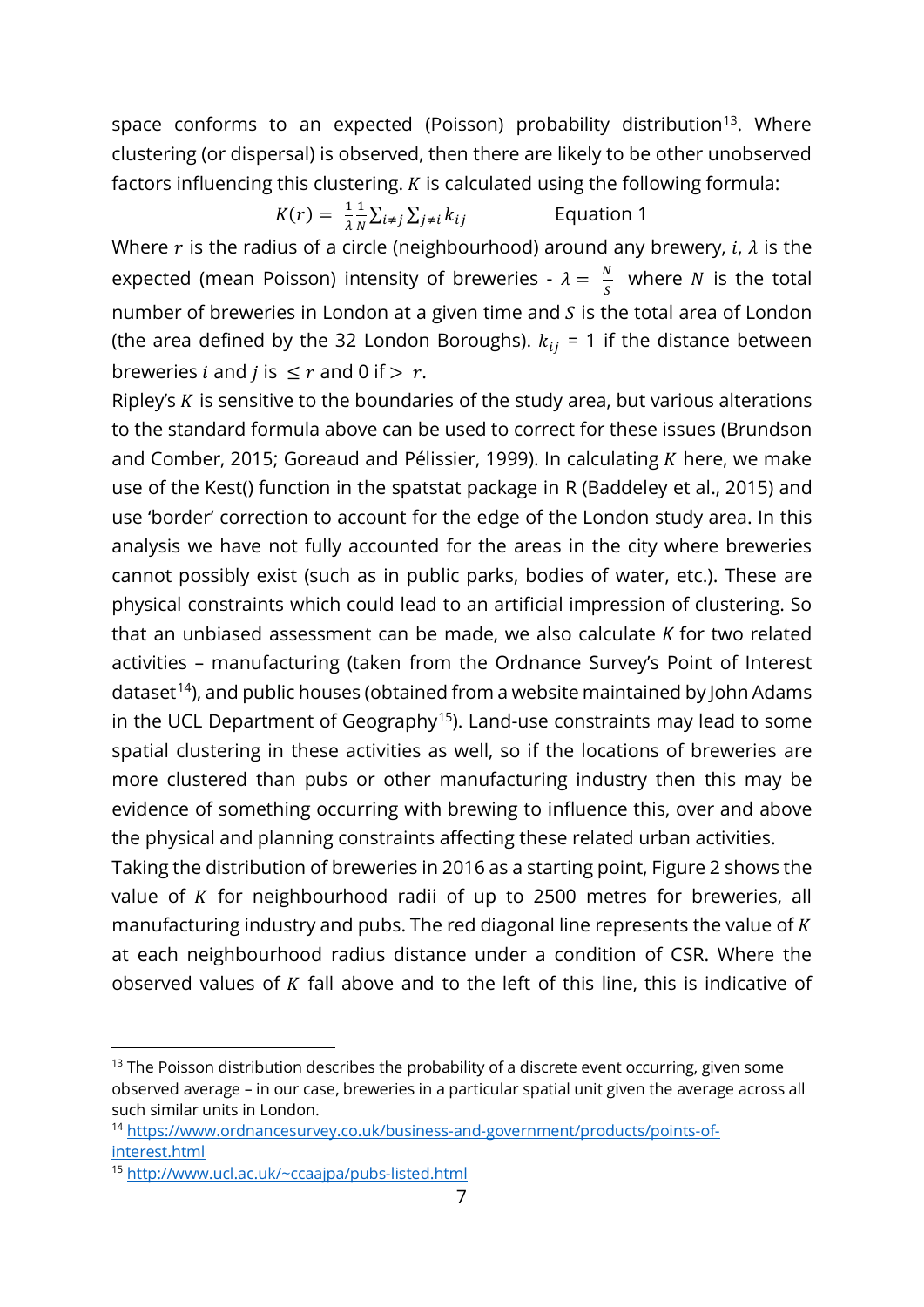clustering at this distance, whereas if the values fall below the line, this is indicative of dispersal.

As seen i[n Figure 2,](#page-8-0) values of  $K$  indicate that for all radii around breweries between around 100m to 1800m, we can observe more breweries than we would expect to find under a condition of CSR. This clustering is most pronounced at radii of around 500 and 1000 metres – distances that are sufficiently small that we may think of these almost as local neighbourhood level clusters with it only taking around 10-15 minutes to walk 1000 metres. At these relatively short distances, it is highly likely that there will be some interaction amongst the breweries; this might be both direct (talking to each other as they share business interests and a common passion for their product), and indirect (through sharing of customers, suppliers or distributors). Importantly, there appears to be clustering over and above that exhibited by other manufacturing industries and pubs, which suggests that the clustering exhibited is not just an artefact of the limited set of locations within which breweries can operate.

Conducting the same analysis on the patterns of breweries at the beginning of 2013, 2014 and 2015 reveals very similar patterns (not shown), however for years where the total number of breweries in the city is small (1985-2011) there are too few points to carry out a meaningful analysis. We can however conclude that around 2012/2013 when brewing was really starting to take off again within the city, new breweries were not locating randomly; they tended to cluster within distances of around 2km of each other. Part of this will have reflected land use constraints, but comparison with general manufacturing and public houses suggests other factors are at play.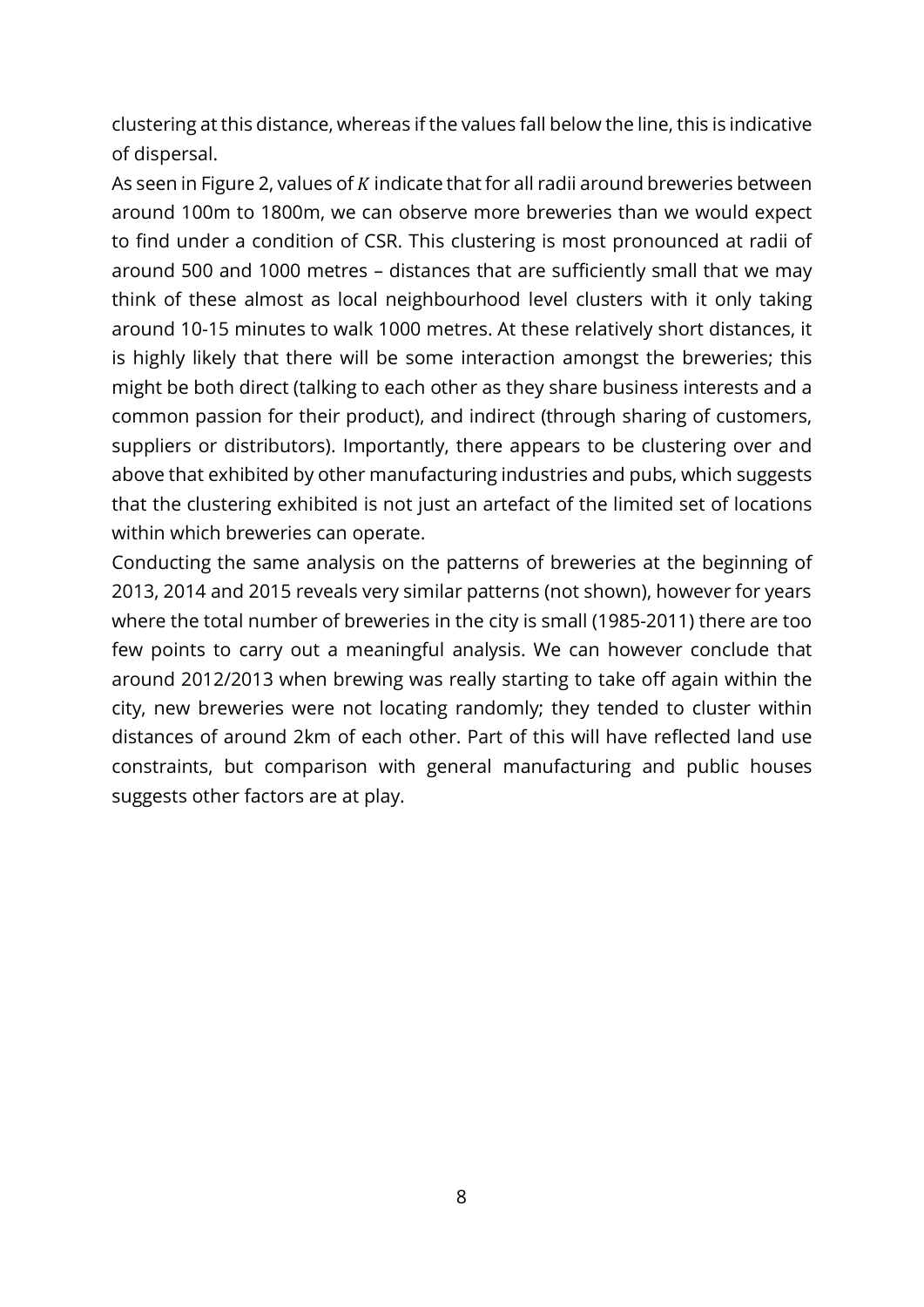

<span id="page-8-0"></span>*Figure 2 - Values of Ripley's K for London Breweries, Manufacturing and Public Houses 2016*

Ripley's *K* is able to give us a sense that some interesting clustering of breweries is occurring within London from around 2013 onwards, but it is not able to show *where* this clustering is occurring. In order to get a sense of the geography of brewery clustering, we need to explore some alternative techniques.

Neighbourhood-level spatial dependency was tested using a localised version of Moran's (1950) *I* statistic (Anselin, 1995). This indicated 'hot-spots' of brewing to the North of the river Thames in an area which comprises the northern edge of Tower Hamlets and the southern edge of Hackney, in particular around Bethnal Green, Dalston and Victoria Park, as well as to the south of the Thames, particularly in the London Bridge / Bermondsey area of Southwark. This analysis is highly susceptible to size, shape and arrangement of the spatial units (the Modifiable Areal Unit Problem; Openshaw, 1984) and so to avoid these issues and verify these potential cluster locations we turn to an alternative technique.

If we define our breweries as points on a map, then a variety of methods are available to search for clusters data such as these. The Geographic Analysis Machine (Openshaw et al., 1987) has been used in epidemiology to search for point clusters where suitable populations 'at risk' exist (Openshaw et al., 1988), but for spatial features without associated populations such as breweries, then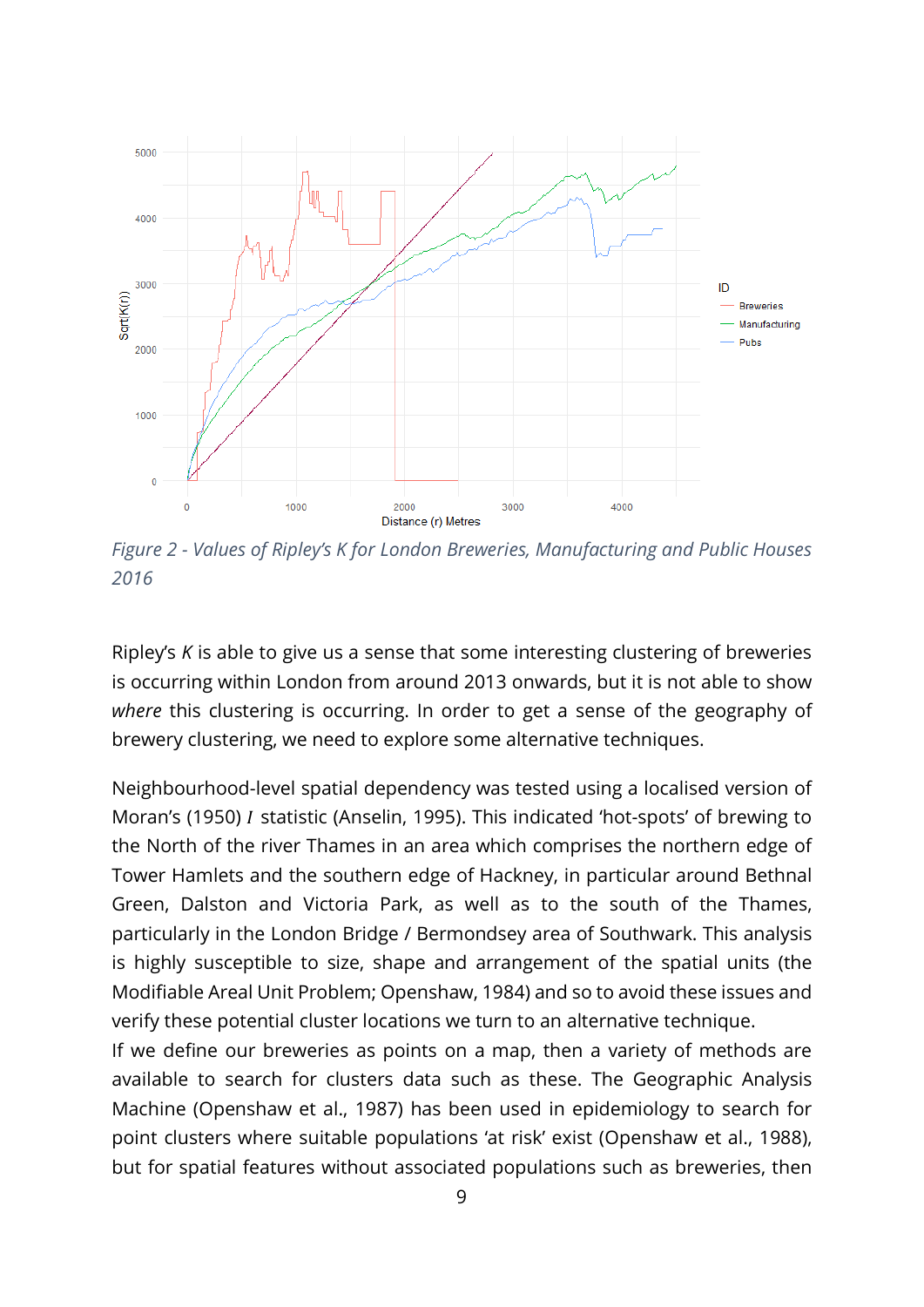alternative methods are required. Here we use a density-based method called DBSCAN (Ester et al., 1996) implemented in the fpc() package in R (Hennig, 2015). DBSCAN is preferred here over other clustering algorithms methods such as *k*means as we do not have to pre-specify the number of clusters *a priori*. The only parameters that need to be pre-specified are an *epsilon* parameter, which stipulates the radius of a neighbourhood around each point to be clustered, and a *minimum points* parameter which determines the minimum number of points to be counted within a neighbourhood for a cluster to be identified. The algorithm identifies core/seed points (points with equal to or more than the minimum number of points in its epsilon neighbourhood), border points (points that are in the neighbourhood of a core point, but have fewer than the minimum number of points in their own neighbourhood) and noise/outlier points (those points which are neither core nor border).

Analysing the breweries in 2016, an estimate of a suitable epsilon value can be obtained from the results of the Ripley's K test carried out earlier. [Figure 2](#page-8-0) shows that clustering is most pronounced at distance radii of around 600 and 1100 metres, so these distances become the initial values of epsilon. The Figures below (3-6) show the results of the DBSCAN analysis for these values of epsilon, with the minimum number of points to consider as neighbours within the epsilon radius varying from 3 to 4.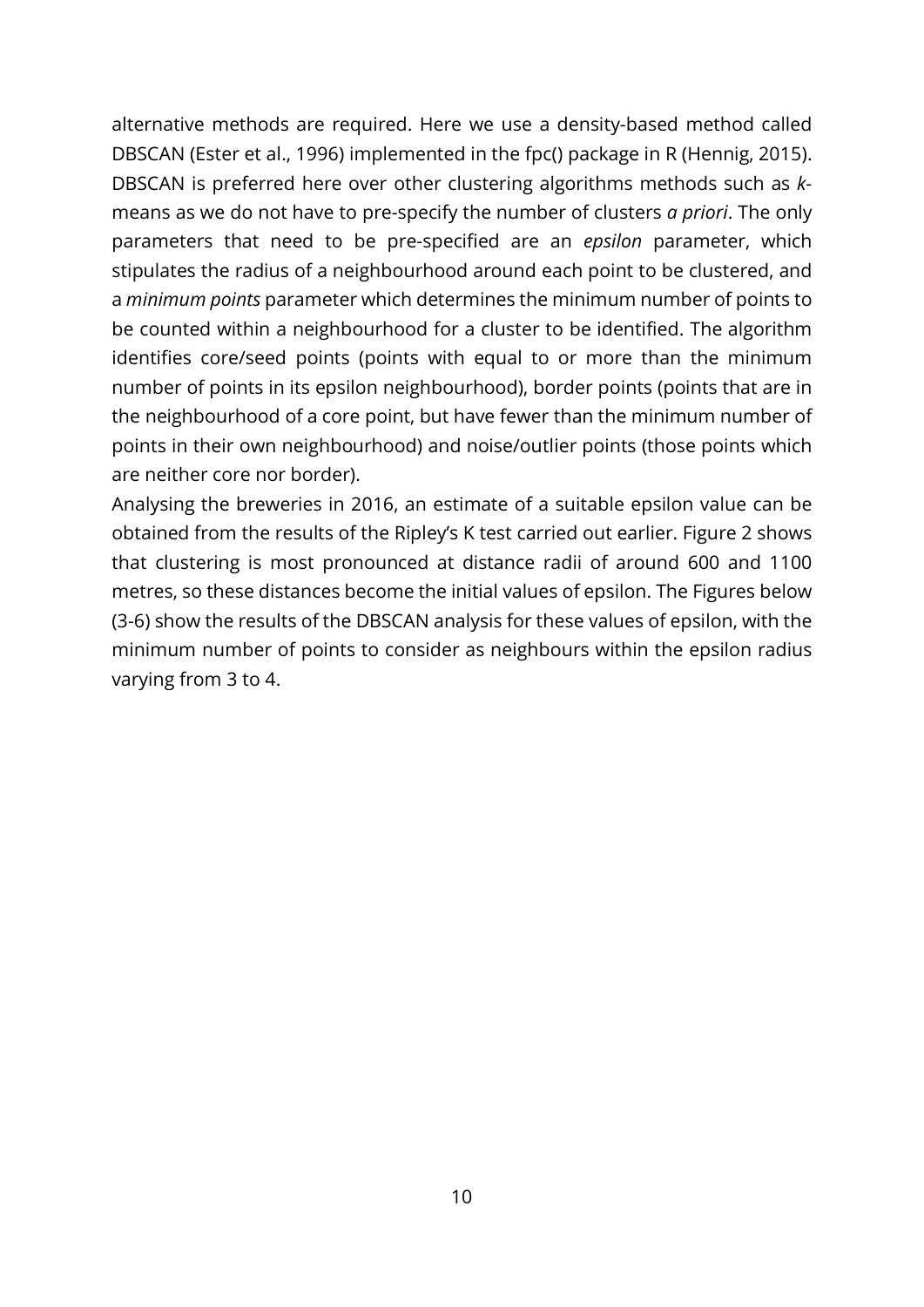

<span id="page-10-0"></span>*Figure 3 - DBSCAN Clusters, epsilon = 1100, minimum number of neighbouring points = 4*



<span id="page-10-1"></span>*Figure 4 - DBSCAN Clusters, epsilon = 600, minimum number of neighbouring points = 4*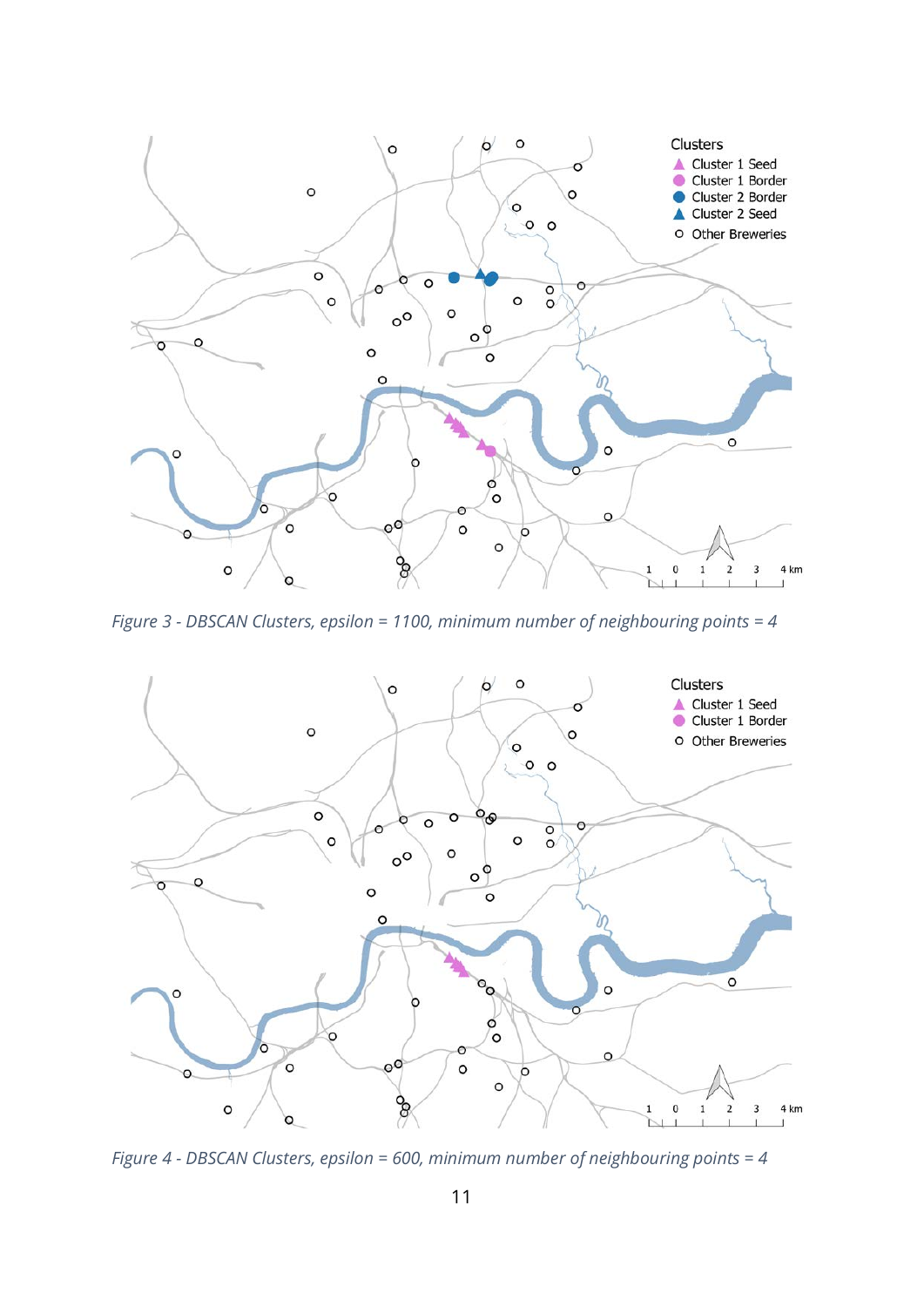

<span id="page-11-0"></span>*Figure 5 - DBSCAN Clusters, epsilon = 1100, minimum number of neighbouring points = 3*



*Figure 6 - DBSCAN Clusters, epsilon = 600, minimum number of neighbouring points = 3*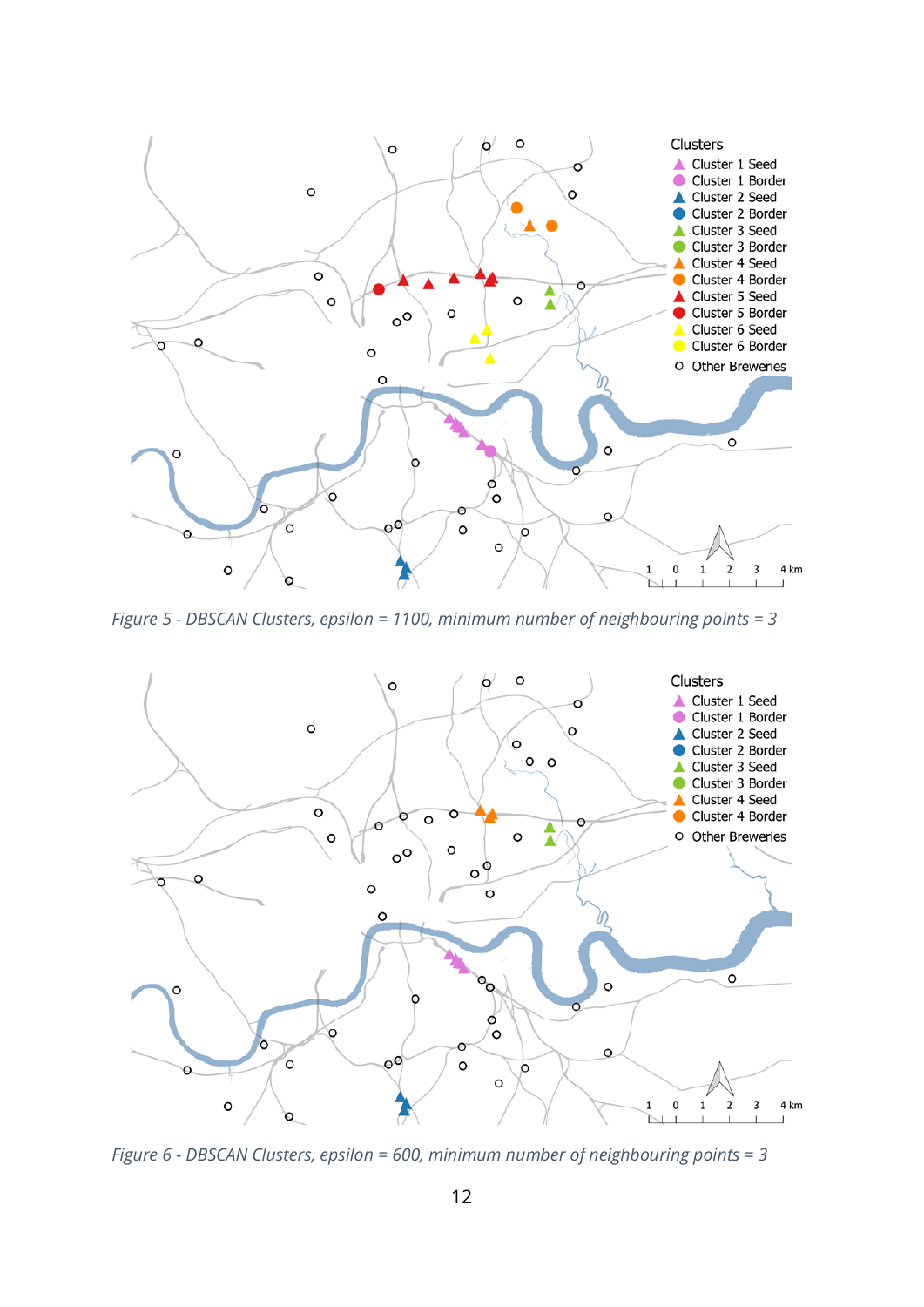[Figure 3](#page-10-0) (epsilon = 1100m, minimum neighbouring points = 4) reveals 2 clusters in the dataset, with Cluster 1 located in Bermondsey, South London and comprising 6 'core' nodes (the Southwark Brewing Company, Anspach and Hobday, Brew By Numbers, Ubrew, the Kernel Brewery and the Partizan Brewery) and a border node (Fourpure). Cluster 2 is to the north of the river in Hackney with the Five Points Brewery acting as the core node with the Pressure Drop Brewery, the Maregade brewery (in the Cock Tavern) and the 40 FT Brewery as border nodes. [Figure 4](#page-10-1) shows that by keeping the 4 neighbour threshold but reducing the epsilon radius to 600m, only one cluster remains – the 5 most westerly breweries in the Bermondsey cluster.

Reducing the cluster threshold to 3 neighbours allows other potential clusters to emerge. [Figure 5](#page-11-0) shows 6 clusters (epsilon = 1100m, minimum neighbouring points = 3). The Bermondsey cluster remains (Cluster 1), as does the Hackney cluster (Cluster 5 in this figure), although it extends quite some way westwards into Islington and incorporates the Hops and Glory and Brewhouse and Kitchen (Highbury) brewpubs and the Hammerton brewery (border node). Four new clusters appear: Cluster 2 to the South around Hearn Hill, incorporating the Bullfinch and Canopy Breweries and the Florence brewpub; Cluster 3 in the East End, including just the Trumans and Crate Breweries; Cluster 4 to the North of the map with the East London Brewing company as the core node and Brupond and Signature Brew as border nodes; and Cluster 6 in Tower Hamlets which includes the Redchurch brewery and the Three Sods and White Hart brewpubs. Reducing the epsilon radius to 600m (Figure 6) loses the Tower Hamlets cluster and the small cluster to the North centred on the East London Brewery (clusters 4 and 6 in [Figure 5\)](#page-11-0). The Bermondsey cluster remains, (although is reduced in size to those breweries which as furthest west, as in [Figure 4\)](#page-10-1), as does the Herne Hill cluster and the small cluster comprising just the Crate and Trumans brewery. The Hackney cluster is once again reduced to just a small cluster.

### **Discussion**

The analysis above allows us to reach some conclusions in relation to our first research question and hypothesis. Both the local Moran's I and DBSCAN analyses reveal that brewing in London is not randomly distributed in space. It is a central London activity with clusters of breweries emerging in the inner boroughs of Southwark, Tower Hamlets, Islington, Hackney and Lambeth. Ripley's *K* analysis indicates that clustering/agglomeration is more important than dispersal (or a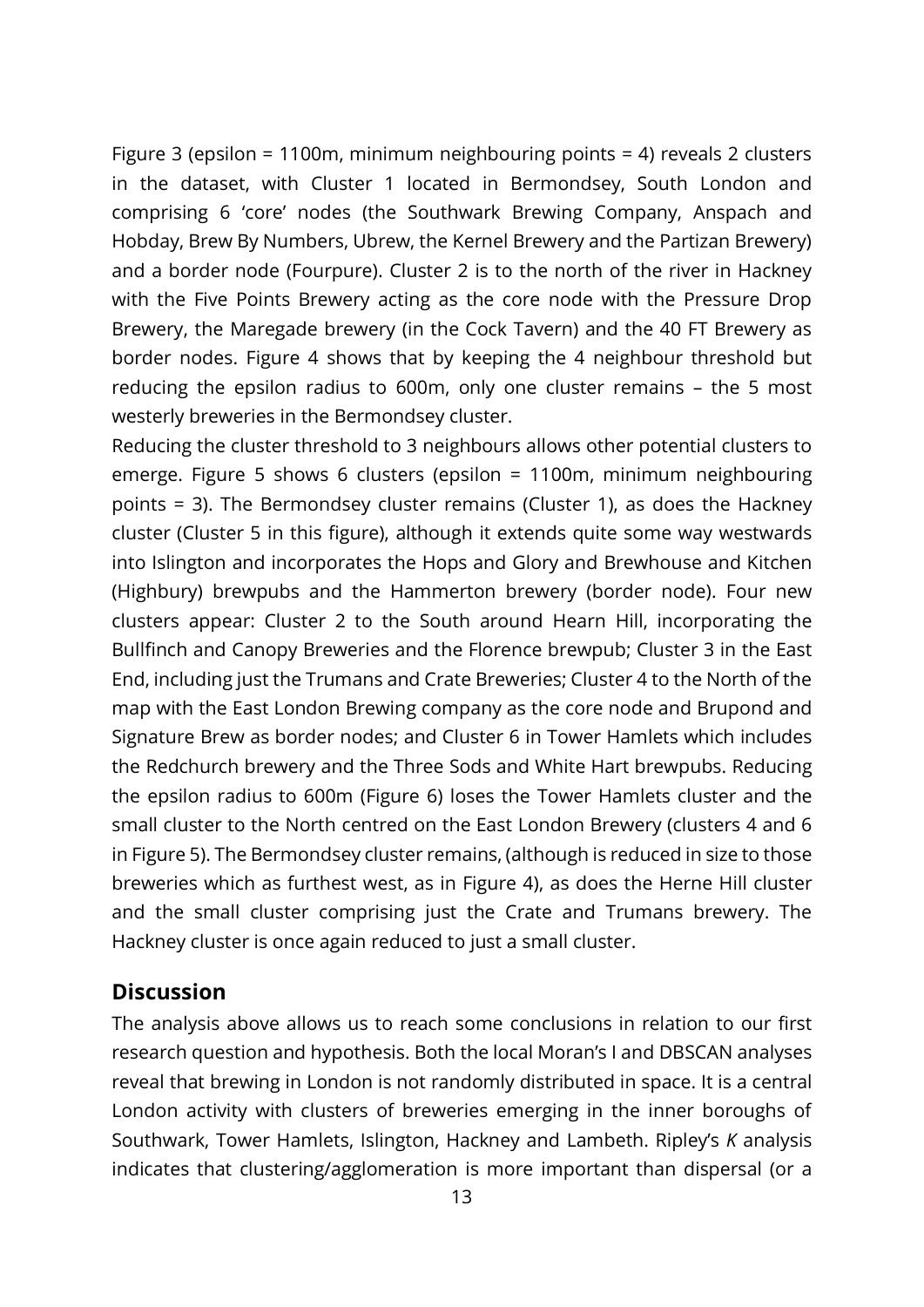random distribution) and is more pronounced for brewing than for general manufacturing or the location of public houses, and clustering has developed since around 2012 when the brewing industry started to take off again.

This suggests that the potential advantages of a hyperlocal identity are less important than factors which lead to agglomeration (certainly in the centre of the city). Many brewers still brand using neighbourhood identities, but it would appear that where a number of breweries cluster together and neighbourhood branding disappears, 'London' is still a prominent locational branding tool and this seems to suffice. Spatial analysis cannot tell us what these agglomeration factors are, why the breweries are locating precisely where they do and what the driving forces are behind their emergence in recent years. A number of factors are likely to be at play and while the experience of breweries is not universal, in analysing the strongest (most frequently occurring) cluster as our case study example, we can visit many of the influencing factors that play some role in the story of other breweries in the city. As such, we turn our attention to Bermondsey.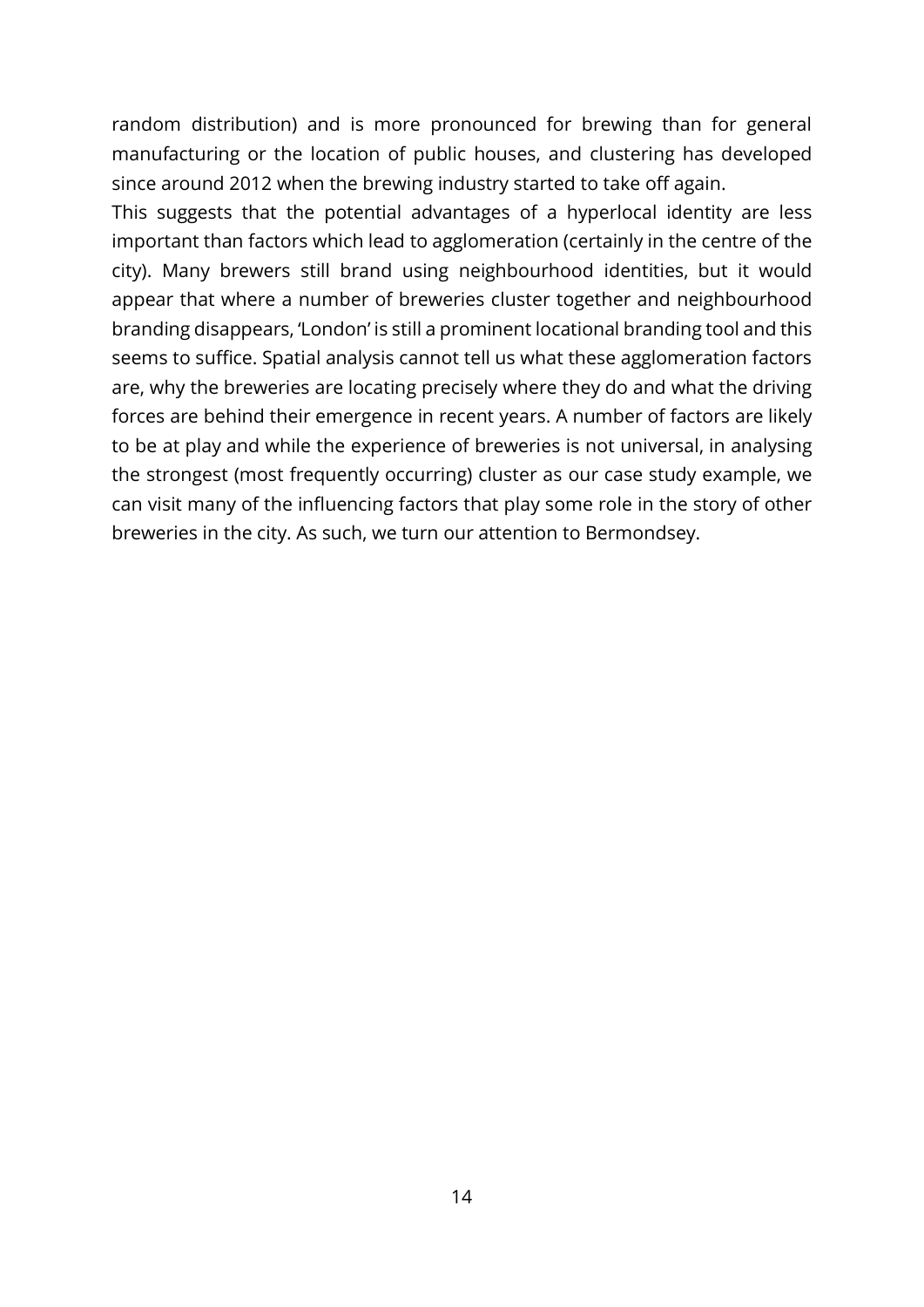<span id="page-14-0"></span>

*Figure 7 - The Bermondsey 'Beer Mile'. The square symbols denote stations.*

The Bermondsey cluster is known locally as the 'Bermondsey Beer Mile' (ES Going Out 2014). This is a slight misnomer as the area runs almost exactly *two* miles along the railway tracks leading out from London Bridge Station in the north-west, beginning at the Southwark Brewing Company and ending with Fourpure (located near South Bermondsey Station). [Figure 7](#page-14-0) shows that the breweries are all situated along the railway line – indeed of the 59 stand-alone (non-brewpub) breweries operating in London in 2016, 30 are located within 100m of a railway line – most of these in 'railway arches' underneath the railway itself (many of the others are found on post-war industrial estates, but this is a geography that we will not explore in this paper).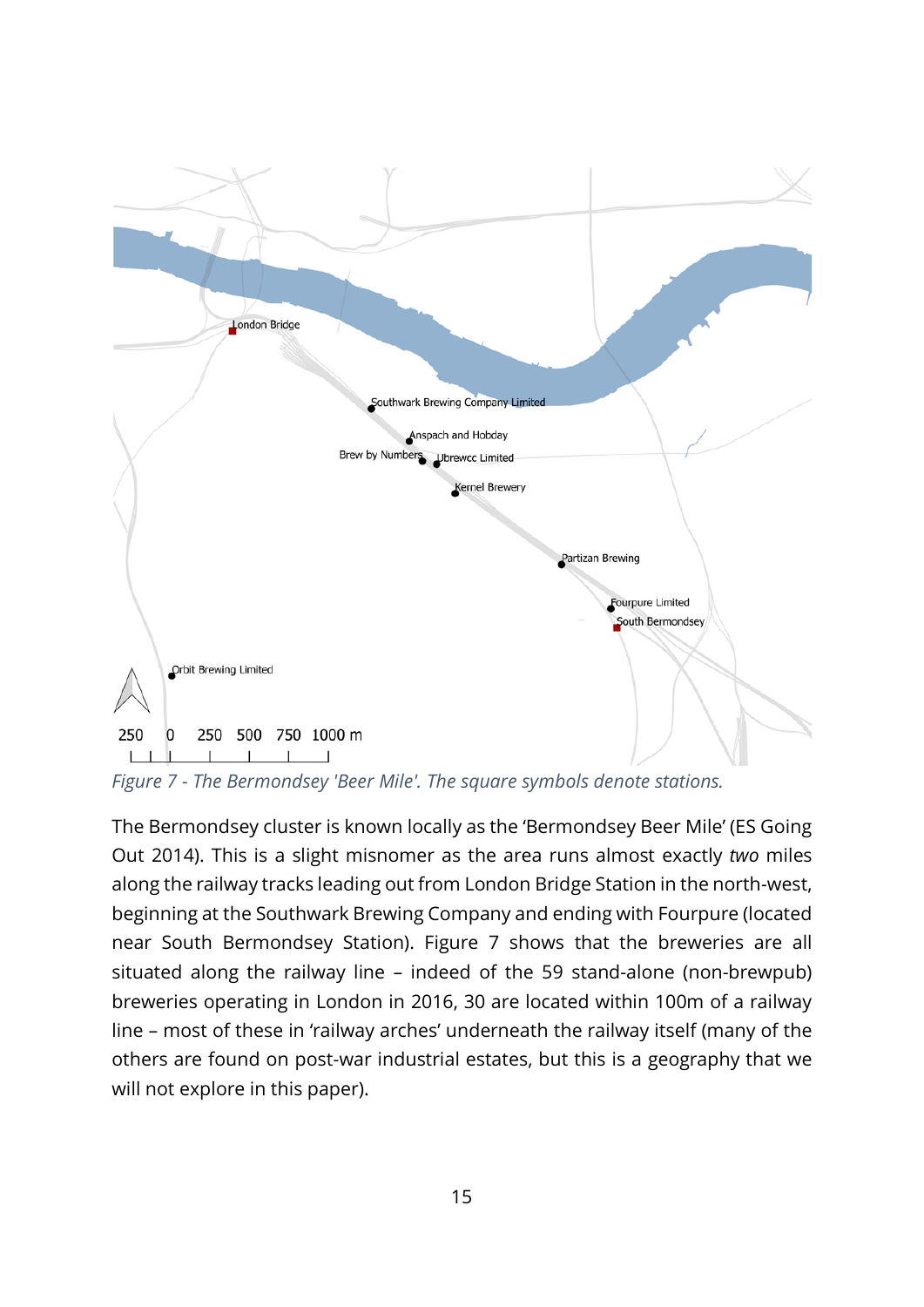#### *Railway Arches*

The railway arch is an important element of the hyperlocal geography of brewing in Bermondsey (examples of brewing industry sites in railway arches are illustrated in Supplementary Information) and in some other locations in London (Hackney, Herne Hill/Brixton). In these areas, it is key to explaining how a frequently space-intensive industry like brewing has been able to penetrate central London, where land values and rents are generally extremely high and space is usually at a premium. During the industrial revolution, viaducts were constructed of brick arches to support many of the railways running into central London (Hendey, 1987). These urban viaducts have faced much criticism, mainly because of their intrusive aesthetic brutalism and their tendency to form physical barriers to movement, segregating large areas in the city (Haywood, 2008). Historically, they have also been problematic spaces – while many are quite large, they were often unsuitable for many activities because of issues such as noise and vibration, water penetration, poor ventilation, and lack of natural daylight (Hendey, 1987). Thus, despite large numbers of arches located in the centre of cities, they have *"acquired a somewhat dubious image – notoriously as the haunt of car-breakers and such small time enterprises… generating a below-potential rent."* (Hendey, 1987, p. 38). However, it is precisely these low rental costs and favourable central locations, coupled with an abundance of space, that make railway arches particularly popular locations for many of London's new breweries – indeed the low rent associated with railway arches was cited as one important motivating factor for the particular choice of site by one owner of a "Beer Mile" brewery, in an informal conversation with the authors.

We were not able to identify a historic link between railway arches and the brewing process itself (although there is a link with storage potential), so this development seems to be something rather new. The low cost and abundance of space has resulted in recent refurbishment of many arches around London; these are now lined with corrugated metal giving a degree of protection from the bare and often damp brickwork behind. This treatment makes the spaces more hygienic and habitable for the production of food and drink products.

Breweries are not alone as recent inhabitants of railway arches, whose renovation seems to have been a conscious decision by Network Rail, which owns and manages them, to diversify the business ecosystem within them: *"the company wants to encourage the growth of such hubs, where firms with overlapping interests can mutually reinforce each other"* (Tran 2016: n.a.). Prior to the Beer Mile, Maltby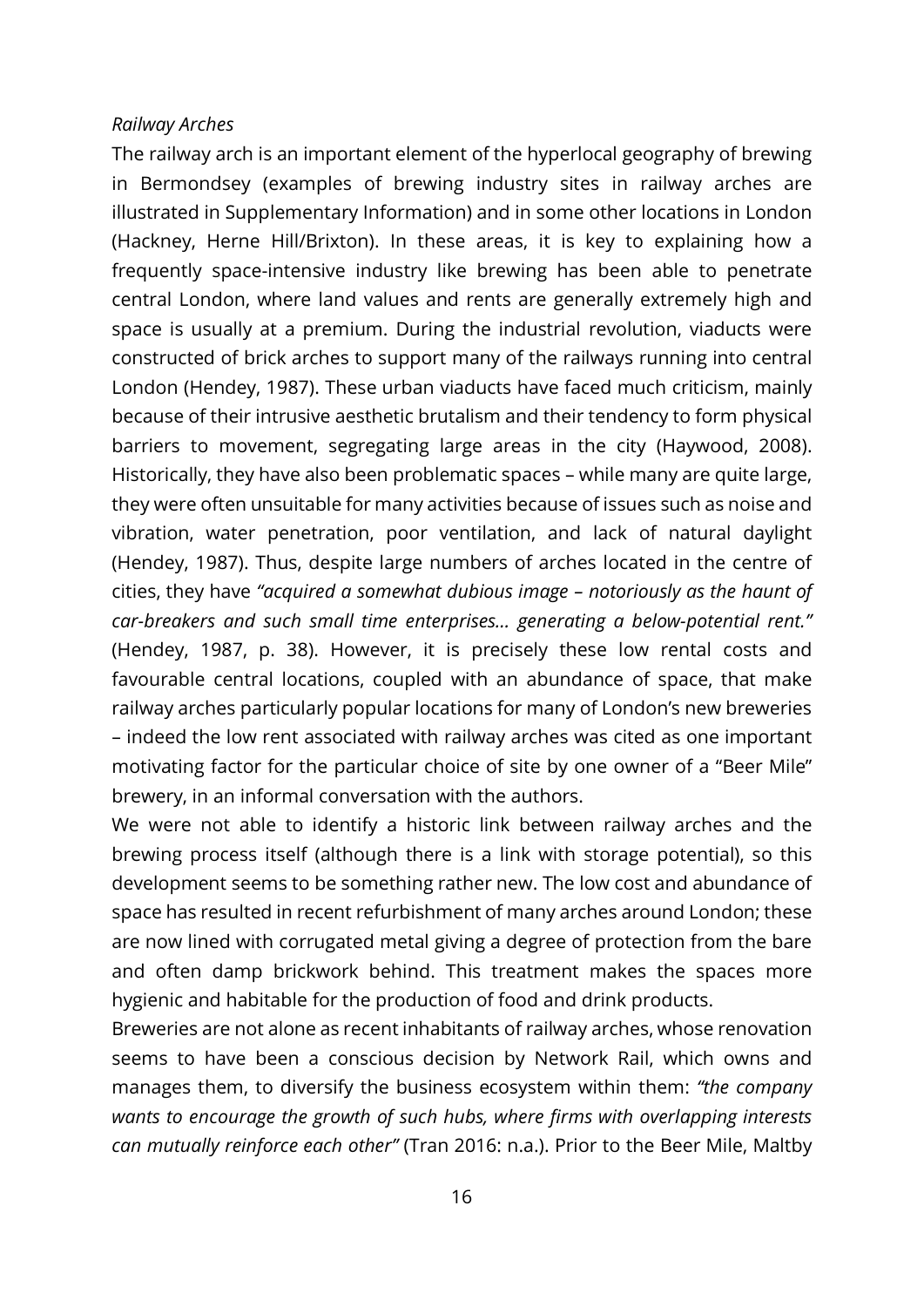Street Market was established in Bermondsey in around 2010, and recently the Spa Terminus project<sup>[16](#page-16-0)</sup> has brought together a range of food and drink producers in the area. Thus, to characterise this as simply a 'beer affair' would be misleading, as the beer mile is a later adjunct. Beer writer Pete Brown attests in the documentary, *Original Gravity* (Karaca, 2015), that 'beer actually cottoned on to this particular trend', highlighting the growing standards (and price) of food within places like Borough Market near London Bridge station. The Beer Mile has become an attraction in and of itself, to both beer aficionados and brewers. In the informal conversation noted above, the brewer revealed that establishment of the Beer Mile had been a factor in their decision to move in, in 2013, and reported that enough money was made selling beer directly to customers at weekends to cover the running costs, with sales outside the weekend (to pubs, restaurants and shops) being pure profit.

The direct connection between the brewer and the customer is something that characterises the new breweries in Bermondsey, as well as in London more widely. All breweries along the Beer Mile open 'tap rooms<sup>[17](#page-16-1)</sup>' at the weekends when active brewing is not taking place, selling beer both to drink on the premises and to take away. Brewery taps are not a new phenomenon in brewing, but whereas brewery taps were traditionally pubs attached to breweries, these new tap rooms are temporary with trestle tables and benches arranged amongst the brewing paraphernalia. While tap rooms in the arches benefit from a 'post-industrial' feel which adds to the experience, the act of buying freshly brewed beer from source, just feet from where it was produced, and the resulting direct interaction with the producers, are more important. This connection between producer and customer has much more in common with the recent proliferation of Farmers' Markets and their ability to reinforce "notions of local, quality, authenticity and legitimacy" (Smithers et al., 2008, p. 338) through these interactions, than has been the case in the recent history of the brewing industry, where (large) brewers have more often sold their beer through third parties (pubs and shops).

In Bermondsey, we can attribute at least some of the reason for the clustering to the abundance of suitable and affordable space underneath the railway arches, as well as the burgeoning local food scene and the many visitors and tourists this brings at the weekend. As highlighted by Partizan Brewery's head brewer (Spencer and Doherty, 2013), people who are prepared to search for 'nice things to eat',

<u>.</u>

<span id="page-16-0"></span><sup>16</sup> http://www.spa-terminus.co.uk/

<span id="page-16-1"></span><sup>&</sup>lt;sup>17</sup> The Kernel Brewery's tap room was first to open but also the first to close (in September 2015)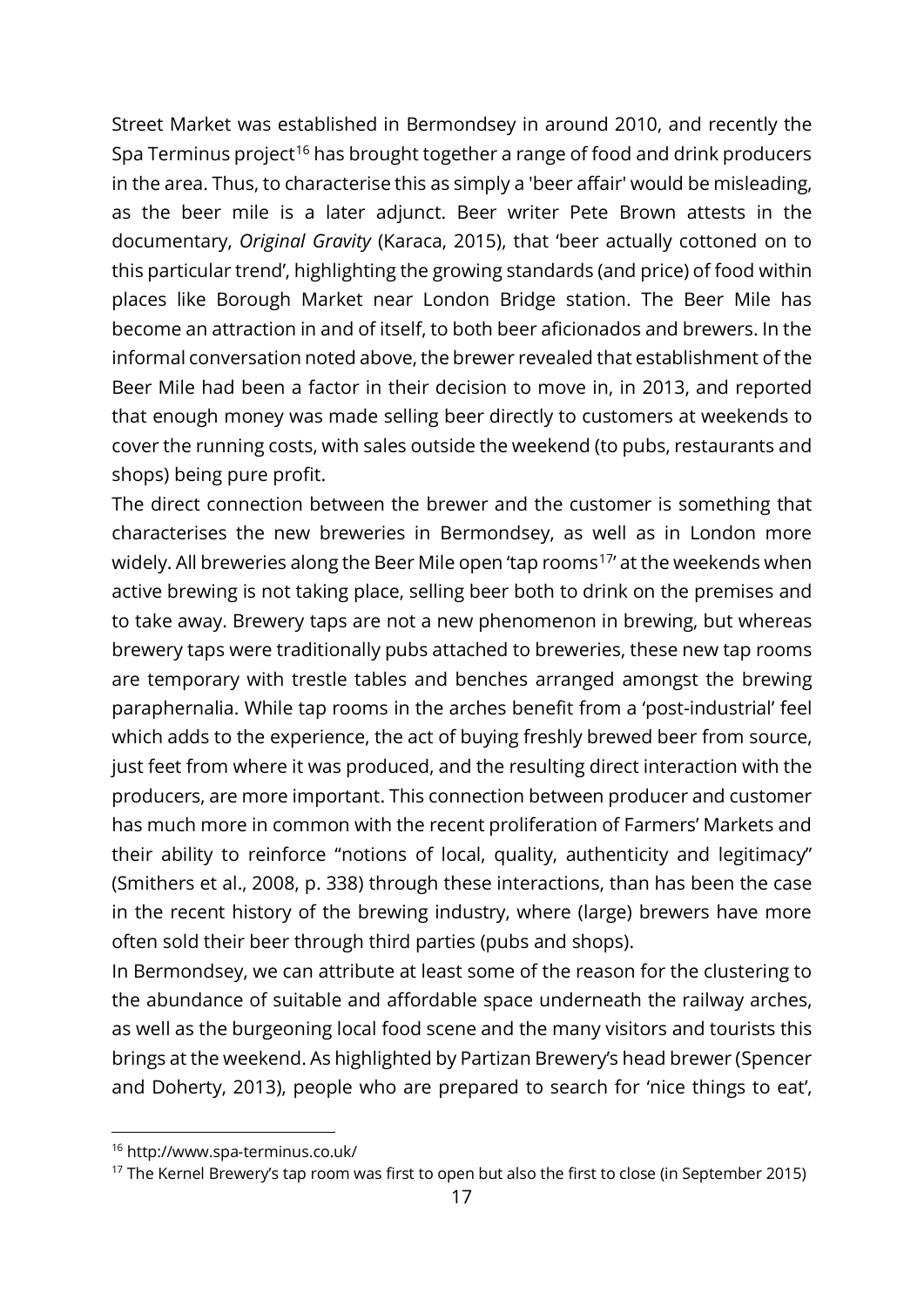also now want 'nice things to drink'. These are customers who place value on the embedded notions of local, quality, authenticity and legitimacy that Smithers et al. (2008) highlight in their study of Farmers' Markets and which are reinforced when consumers and producers connect directly. While it could be argued that the Bermondsey experience (in terms of the sheer number of food producers and the number of visitors) is unique, the connection between producer and consumer through direct sale has been reproduced in other areas in London, with virtually all new breweries now opening tap-rooms and occasionally involving craft food producers - for instance, Oh My Dog! Hotdogs at Beavertown in Tottenham Hale or Dough Boys pizza and Choi Boys at the Wildcard Brewery (McCoy, 2016).

The central locations made possible by the railway arches mean that the Bermondsey breweries are much more able to connect with the larger potential tourist and visitor market in central London. However, while this can help explain the absolute location of breweries in the Beer Mile, their relative proximity to each other is explained by other factors.

#### *Economies of cooperation*

One of our early hypotheses, based on evidence from America, was that *terroir* and locational uniqueness would be important for new breweries in London and could lead to their dispersal. It has become apparent that new breweries in London cluster, suggesting that there are far greater advantages to be gained from proximity. The modern influx of breweries to Bermondsey began with Kernel in 2009. They were followed by Partisan, Brew by Numbers and Anspach & Hobday in 2012, and with Fourpure and the Southwark Brewing Company in 2013. Both Brew by Numbers and Anspach & Hobday attribute the recent growth of this area in part to the arrival of Kernel. However, while Kernel's early success demonstrated to others that a viable brewery business could be built in the area, it was probably the sharing of skills (they helped teach Anspach & Hobday how to brew) and equipment (Kernel gave Partisan their old equipment [Spencer and Doherty 2013; Hawkes 2013]) that had even more of an impact. One of the very noticeable features of the culture swirling around the modern breweries in London is the air of cooperation. Another example akin to the Kernel anecdote is that until very recently when Bullfinch relocated to Herne Hill, they shared brewing equipment with Anspach & Hobday (ES Going Out, 2014). The film *Original Gravity* (Karaca, 2015) testifies that this sharing and cooperative culture is not exclusive to Bermondsey, and brewers in other areas have noted how they share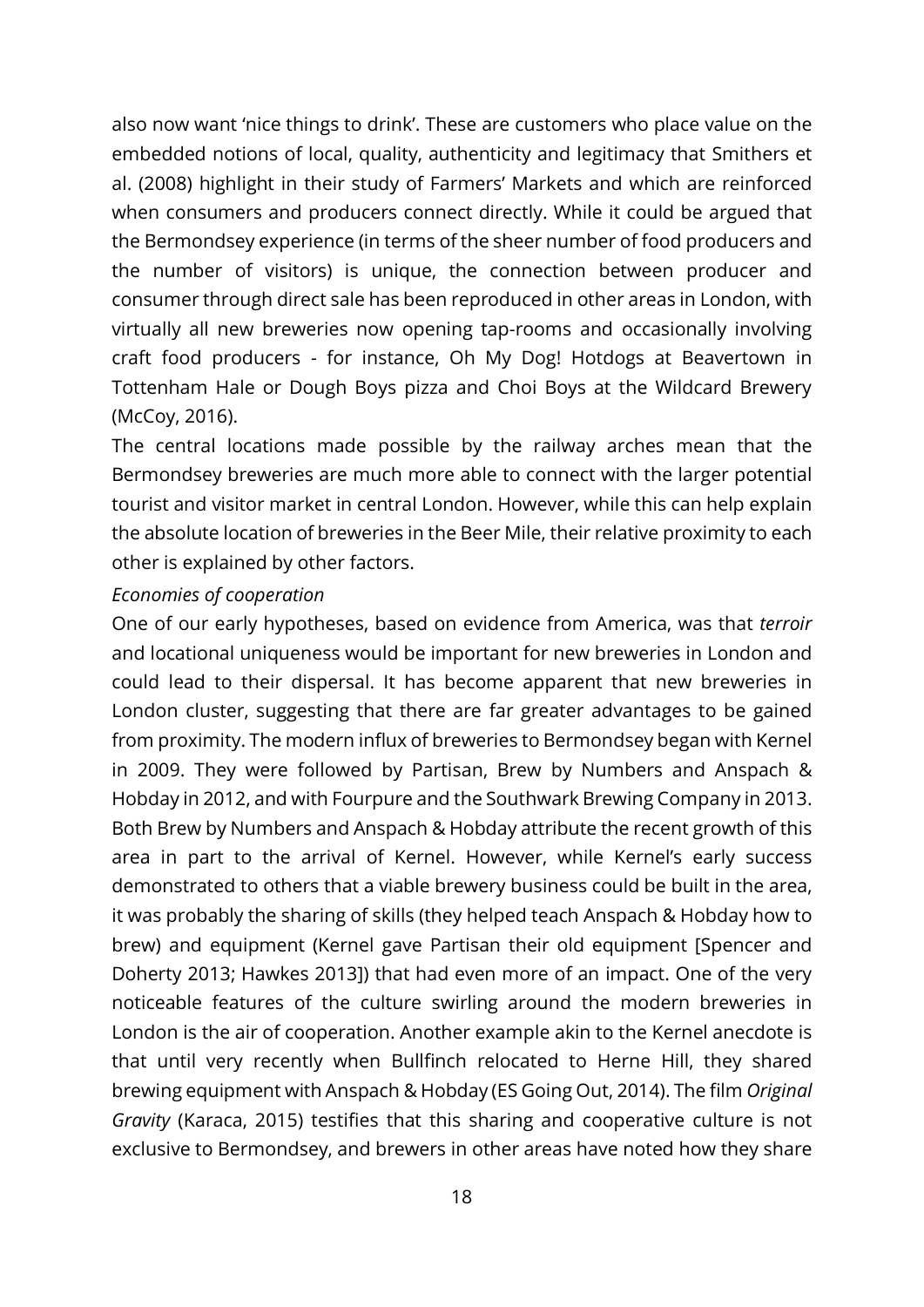equipment, each other's ingredients, and trade recipes. This collaborative attitude can be further witnessed through the beer itself in the modern phenomenon of 'beer collaborations' (Clarke, 2010) where brewers team up to produce joint brews. In an interview with *The Guardian* newspaper (Hawkes, 2013), Evin O'Riordain (founder of Kernel) highlighted the huge importance of positive community support, cooperation and constructive criticism in the new wave of London brewing, citing his joining of the London Amateur Brewers group<sup>[18](#page-18-0)</sup> as being instrumental in helping him learn how to brew well.

Far from viewing each other as competitors,<sup>[19](#page-18-1)</sup> brewing in London is collegiate. This is a community with the same overriding goal – to produce excellent beer. The London Brewers Alliance<sup>[20](#page-18-2)</sup> (now incorporating most of the new breweries in the city and some of the old), established itself in 2010 with a number of aims including "co-operating with any other body that is deemed to have similar aims [promoting excellence in brewing in the city]" and "supporting the improvement of brewing skills among the membership." The pursuit of profit is not a primary motivating factor (indeed the sale of the Camden Town Brewery – one of the first of the new-wave of London craft breweries – to AB InBev in an apparently profitseeking multi-million pound deal in late 2015 drew the ire of customers and fellow brewers alike (Anderson and Martin, 2015)). It is thus not surprising that breweries cluster in areas like the Bermondsey, taking advantage of what we might term 'economies of cooperation' – the very real benefits afforded by sharing resources (including equipment, ideas<sup>21</sup>, knowledge, workforce and customers) rather than competing with one another. Collaboration has combined with other factors in Bermondsey to form a particularly tight and strong cluster.

To some extent, this might counter some established economic theory. Porter (1979) sets out a framework for understanding industrial strategy where pressures from competitive forces eventually lead to producers jockeying for position in relation to each other, followed by buyouts and mergers. This is what

-

<span id="page-18-0"></span><sup>18</sup> <https://londonamateurbrewers.co.uk/>

<span id="page-18-1"></span> $19$  As was the case with London breweries in the past where, for example, during the eighteenth century the industrialisation of brewing in London led to a reduction from around 200 brewers in the 1690s, to just 12 firms dominating the market (Krenzke, 2014)

<span id="page-18-2"></span><sup>20</sup> http://www.londonbrewers.org/about-us/

<span id="page-18-3"></span> $21$  In 2016, the Scottish independent brewer, Brewdog – perhaps the largest and most successful of all new craft breweries in Britain – released the recipes for all of the 215 beers they had brewed to date [\(https://www.brewdog.com/diydog\)](https://www.brewdog.com/diydog) The release of this kind of intellectual property so that competitors could potentially reproduce any of their products perhaps says more than anything else about the culture and mentality of modern brewing in Britain.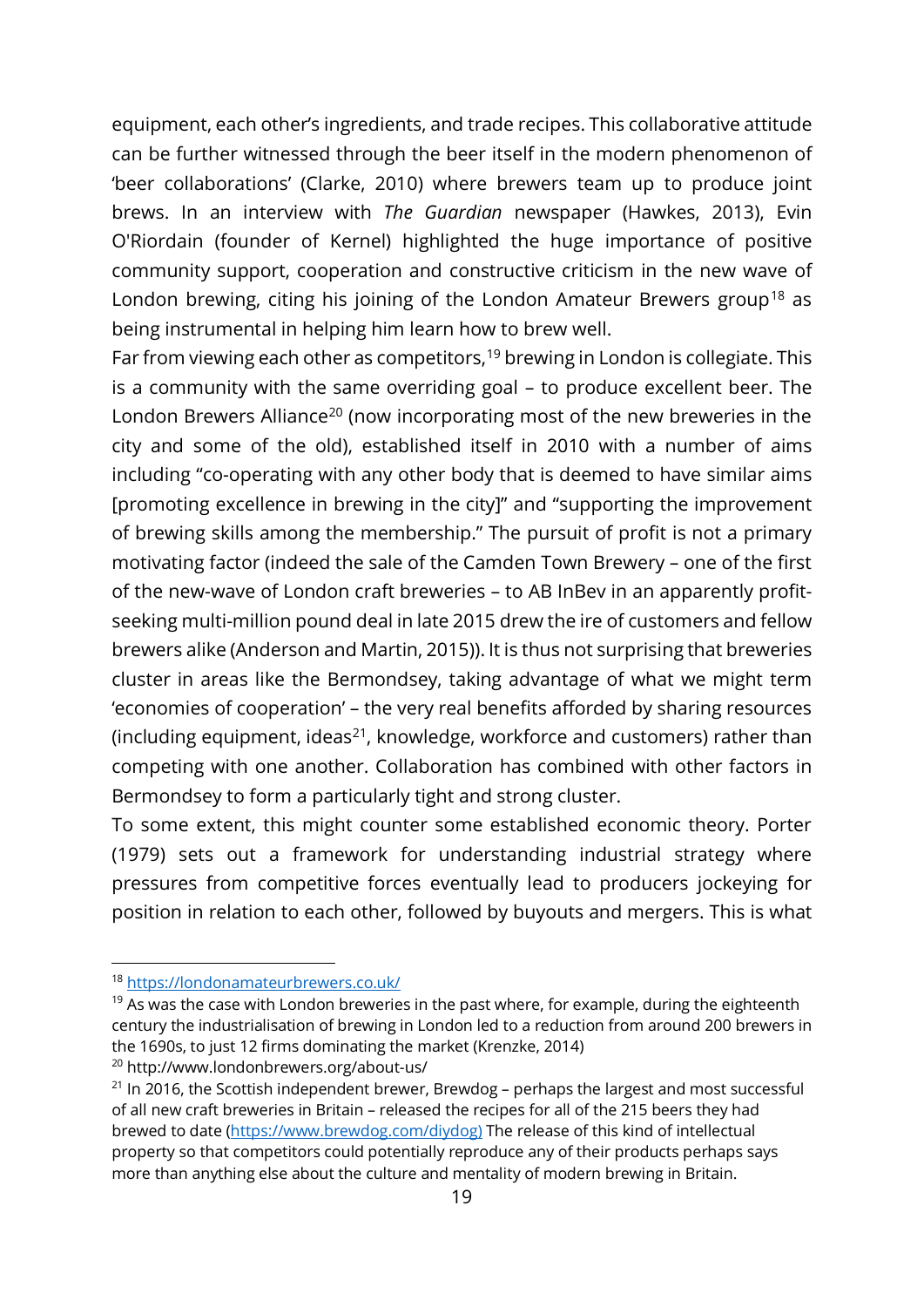happened to the London brewing industry in previous centuries where only the largest survived, but as we will see in the next section there are features of the current macroeconomic landscape inhabited by brewing that create conditions somewhat different from those in previous decades. In addition, given the small size of most new breweries in London, the potential pool of contented customers is (for the time being) large enough to dampen the usual competitive forces. As yet, there are no obvious signs that breweries are competing for customer resources and so for the present, cooperation is the dominant force.

#### *Macro-economics: Progressive beer duty and the financial crash*

At the same time as brewing took off in Bermondsey in 2009, other breweries began to emerge across London. It is difficult to ascribe a single reason for this sudden burst, but there are two main contributing economic factors which can together be viewed as influential.

For much of the last century, the trend in industrial production of any product (cars, clothes, electronics etc.) has been towards economies of scale. Scale offers a number of advantages: buying raw materials in large bulk volumes is often cheaper; loans for investing in equipment are offered at better rates to larger companies; risks can be spread; per-unit costs of production are reduced. Because of these various advantages, for a long time the big breweries were able to produce beer far more cheaply than their smaller competitors, meaning they were able to dominate. However, a significant part of the cost of a pint of beer in the UK is, in fact, tax imposed by the government – beer duty – and in 2002, the then Chancellor of the Exchequer, Gordon Brown, introduced a new progressive beer duty (Lucas, 2010). This meant that breweries producing under 30,000 hectolitres (3,000,000 litres) a year (about 353 barrels of beer per week) received tax relief at 50% (or around £45 per barrel) on the first 5,000 hectolitres (59 barrels a week) brewed (SIBA, 2005). For a barrel of beer retailing at around £150 this effectively negates the cost of production for small brewers when competing with large producers paying full tax. In one fell swoop the government neutralised the advantages of economies of scale in brewing and laid the foundations for a far more diverse brewing landscape.

However, while the progressive beer duty was introduced in 2002, its effect was not immediate. In London, it was almost a decade before a serious growth in the number of breweries was noticeable, so while the foundations were laid, other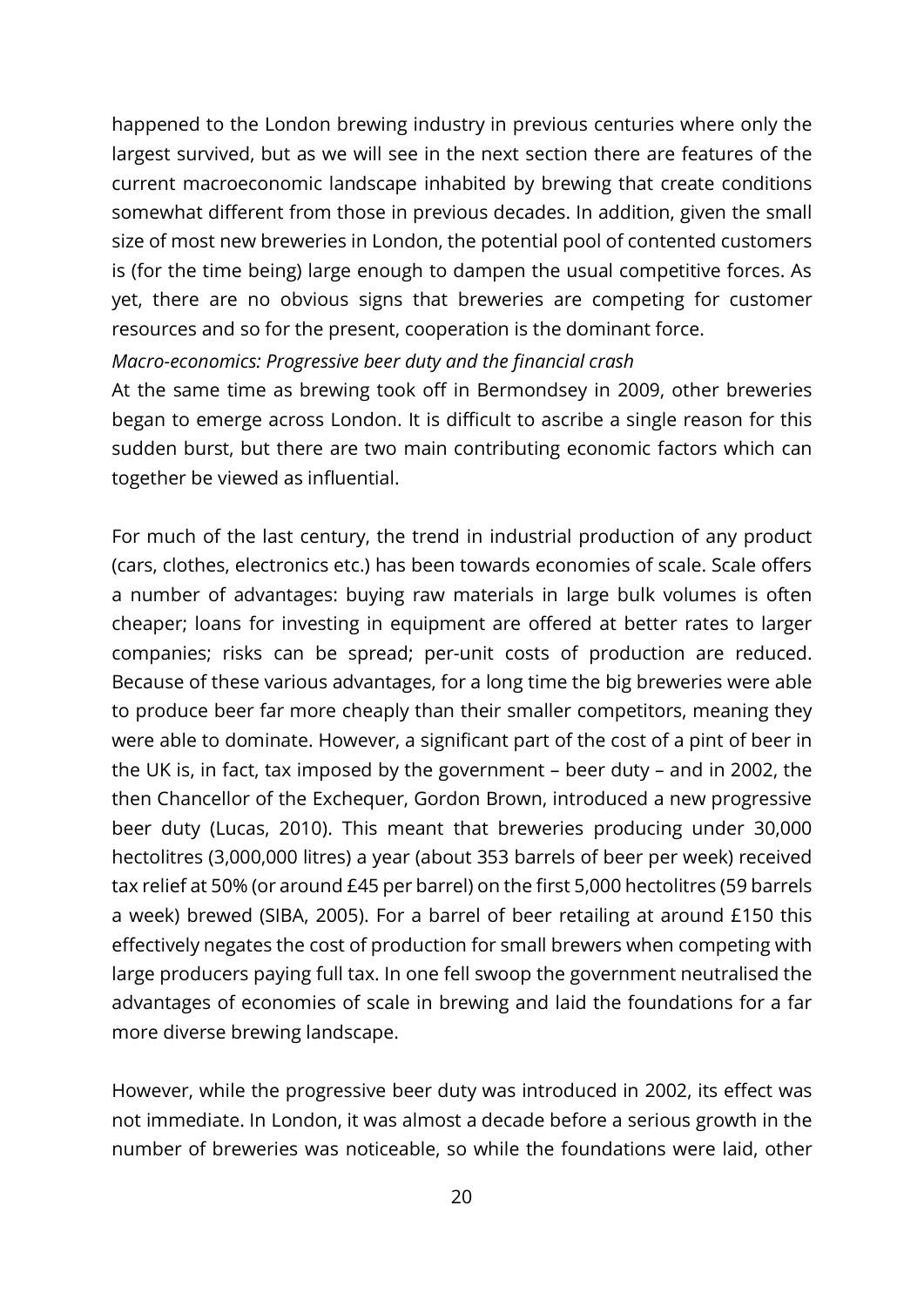factors were at play. Pete Brown (Karaca, 2015) cites anecdotal evidence of the financial crash of 2008 leading to a number of people re-evaluating their career choices, with a number opting for brewing. While this might not be the case for the Bermondsey cluster (where brewers were variously undergraduate students, cheese sellers and big brewery office employees), there may then have been a sense that the financialised capitalist world order was not the way forward. Microbreweries are the antithesis of big multinational companies and the very hands-on nature of the work, as highlighted by Thurnell-Read (2014), can be very much viewed as an active antidote to the modern industrial order of disembodied mass production. Therefore, it is probable that the growth of new breweries in London has partly been a reaction to market capitalism and big corporations.

#### *Foreign Influence and modern technology*

One noticeable feature of the new breweries is the huge variety in the styles of beer that are brewed. Traditional London beer is cask ale. A cask ale is fermented in open vessels, does not use nitrogen or carbon dioxide in its pouring, tends to have an alcohol content of 3%-5%, and is kept and served at 'cellar' temperature. Much of the new beer brewed in Bermondsey (and across London) is not cask beer but is served from kegs. Keg beer is brewed in sealed vessels, kept at lower temperatures, often has a higher alcohol content, and is poured under pressure with the aid of carbonating gasses.

Kegged beer is traditionally associated with lagers. However, intensely hopped strong beer served from kegs began to come to prominence in the USA with the rise of its craft beer industry over the last 20 years or so. The American Style Pale Ale or A/IPA (which bears little resemblance to the original cask India Pale Ale brewed for export to India from Britain upon which it is styled) has become immensely popular – as exemplified by the rise of Brewdog and their signature, American style, 'Punk IPA'. In Bermondsey and across London while cask beer is still brewed and popular, these Pale Ales and IPAs are core to many breweries, along with other kegged beers drawing influence from traditional sour Belgian Lambic styles, French saisons, porters, stouts and dark or black lagers. This huge variety is driven by foreign experiences, and new flavours and beer styles are cited as motivating factors for a number of the new brewers in Bermondsey (certainly Brew By Numbers, Partizan and Kernel).

An important facilitator in the proliferation of kegged beer is a recent change in the technology used for storing it; a change from the traditional heavy, metal barrel to lighter (cheaper) plastic vessels. The KeyKeg is a popular brand of plastic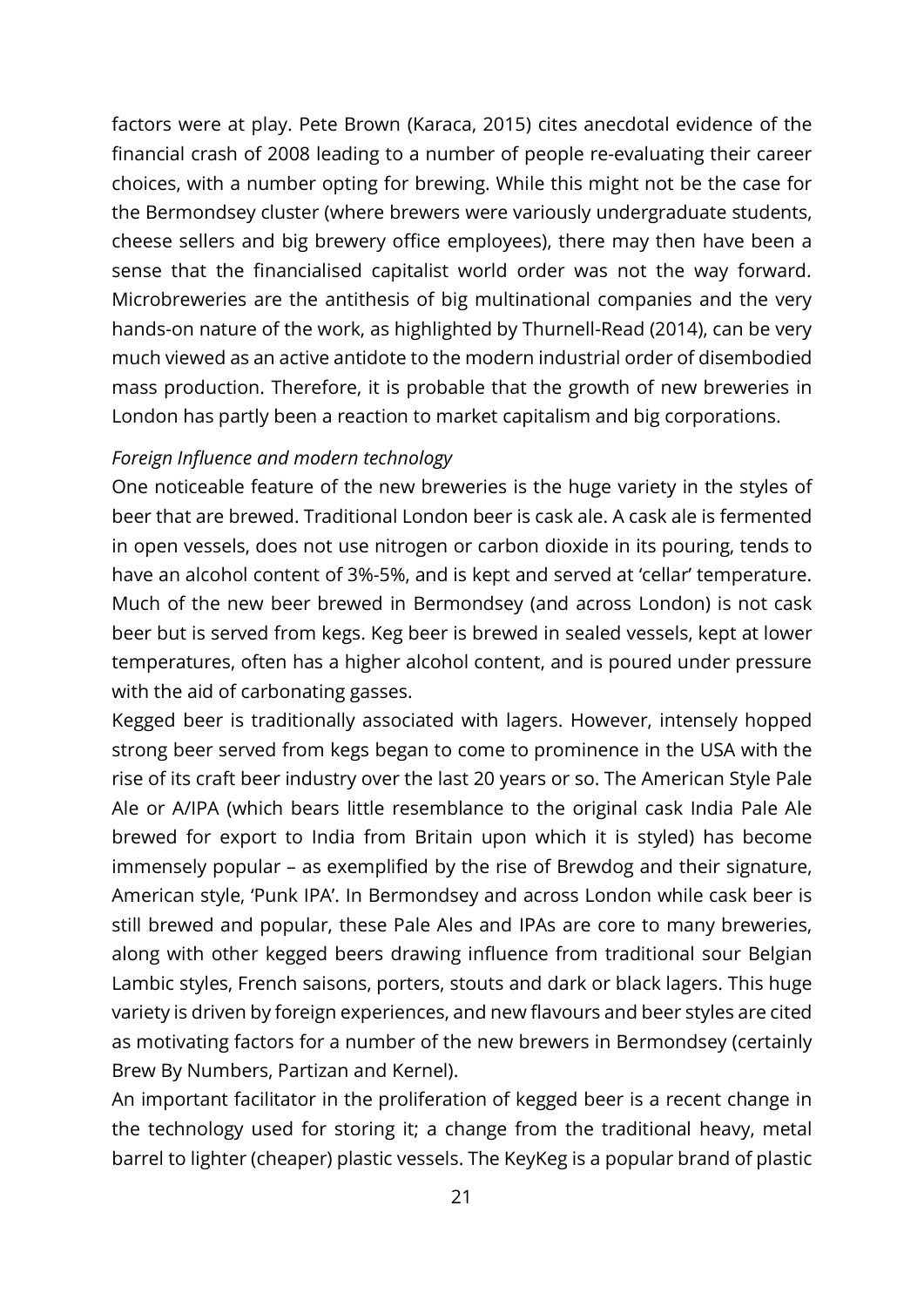vessel used in many craft beer breweries. Introduced to the market in 2006, these have a 'two-compartment system, with a laminated inner bag inside a high-tech PET pressure vessel<sup>'22</sup>. They are designed to be stackable, and are more easily transportable and simple to use than traditional kegs. Although originally used in the wine industry, modern breweries have utilised these kegs to good effect. They are a reliable form of storage; whereas before, some styles of beer would not last long or be transported far, it is now possible to brew new, more temperamental, beers with more confidence that they will be still be fit for sale some time and distance from the brewery.

#### *Market*

The final piece in the explanatory puzzle for the growth in brewing in Bermondsey relates to the market for beer. Part of the market story has already been discussed, in that Bermondsey is now a popular food and drink market and most brewers across London now sell direct through tap rooms. The demographic profile of these customers is younger and more affluent than the general population (P. Brown, 2015) and as the 2011 Census attests, they are spatially more prevalent in the centre of London than the periphery.

While it would not be difficult to sell further afield (and indeed many do), many breweries do not have large distribution networks – many distribute beer themselves with the aid of a single van. In our informal conversations with one brewer, we were told that local (within London) pubs were their main customers (a situation apparently shared by other brewers in the city, as recounted by Hackney Brewery's head brewer in the *Original Gravity* (Karaca, 2015)). Bars and restaurants are other regular sales outlets in the city, but these are also overwhelmingly concentrated in the centre – one of the Bermondsey cluster breweries revealed that they sold beer to high-end restaurants in the 'Shard' tower less than a kilometre from London Bridge.

## Conclusions

-

The number of breweries in London has risen rapidly since the turn of the millennium. In this paper, we have investigated the spatial and temporal evolution of the rise of these new breweries in London, focusing particularly on Bermondsey. Our analysis has shown that brewing is once again a central London activity, with breweries drawn to and clustering in the boroughs of Southwark, Tower Hamlets, Islington, Hackney and Lambeth for a number of interacting

<span id="page-21-0"></span><sup>22</sup> https://www.keykeg.com/en/keykeg-products-beverage-distributors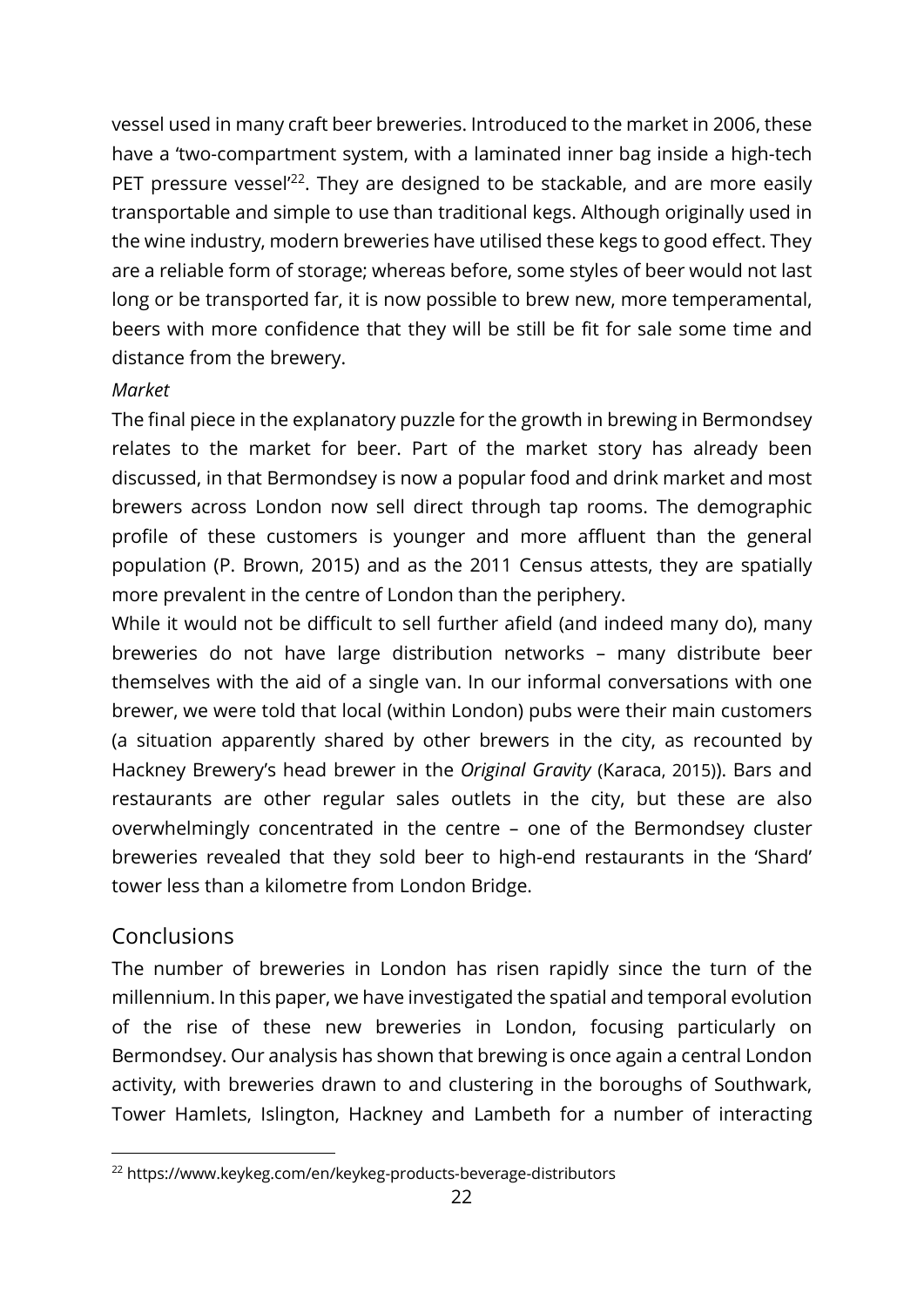reasons. Our early hypothesis was that any evidence of spatial patterning would reveal the extent to which the forces of local identity and branding were a central concern to the new wave of brewers; our analysis reveals that locational uniqueness (certainly at the hyper-local level – although 'London' is prominent in the branding of many breweries) is of secondary concern when compared to the many advantages afforded by clustering closely in space.

In our Bermondsey case study, we were able to highlight the role of the railway, other (influential) breweries, the sharing economy, modern technologies, macroeconomic conditions and the market in facilitating the growth of new breweries in this area. The story of Kernel arriving in Bermondsey under a railway arch in 2009, after the financial crisis and after the head brewer had become inspired by travel abroad and encouraged by a local community of enthusiasts, is emblematic rather than typical, but contains elements that many brewers in the city will recognise in their own stories. Not all breweries follow this same path, but many encroach upon it along the way.

It is only with a recent programme of renovations by Network Rail that rail arches have been able to become spaces of brewing, leading to a distinctive physical geography for around half of the new breweries in the city. This is seen particularly clearly in Bermondsey. A great number of customers will purchase their beer directly from brewers in temporary tap-rooms in the breweries themselves, with brewers taking advantage of a shift in the buying habits of customers, away from anonymous mass production and towards the authenticity, legitimacy and quality of craft production. Breweries have not been alone in exploiting the renovation of these spaces and shift in consumer attitudes, and find themselves amongst street food and farmers' markets. Hence, Bermondsey has seen the recent birth of both the 'Bermondsey Beer Mile' and the Maltby Street Market.

Another key element of the Bermondsey story is what we have termed 'economies of cooperation'. This camaraderie between the brewers means that equipment, ideas, knowledge and customers are all shared to the benefit of all. In our case study, Kernel played a central role in the cooperation economy of Bermondsey, but other examples abound across the capital.

This study is only the beginning of the story. We cannot be sure how the brewing landscape of Bermondsey or London will continue to evolve. There are signs that fewer breweries opened in 2016 than in 2014 or 2015, in which case, is this a slowdown? Has London's capacity to support a finite number of microbreweries been met? How sustainable is the London beer drinkers' thirst for craft beer? More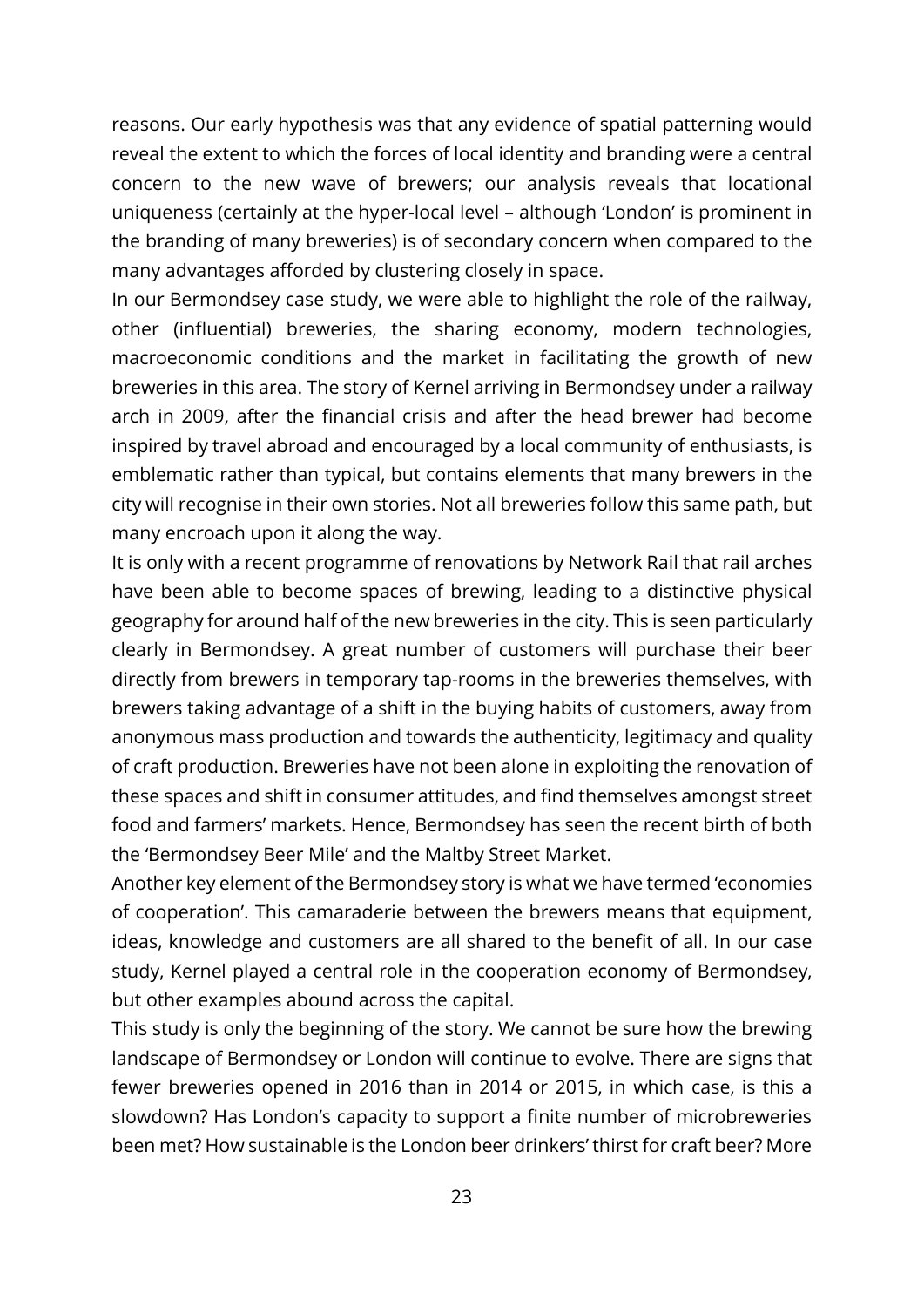work needs to be carried out to understand the interactions between the brewers and their market to develop this much more nuanced picture and understand what the prospects for the new brewing industry might be in the future. We are compelled to observe that the UK is not alone in the growth of 'craft' breweries. Much research has already been carried out on the craft brewing industry in the USA, but Asia, Latin America and much of Europe also appear to be following suit, so the evolving global geography of brewing is likely to continue to be of interest to scholars.

# Acknowledgements

We would like to thank the two anonymous reviewers and Editor Keith Richards for very helpful comments and suggestions on earlier drafts of this paper. We would also like to thank George Breckenridge for his help in digitising some of the brewery data which appeared in this analysis.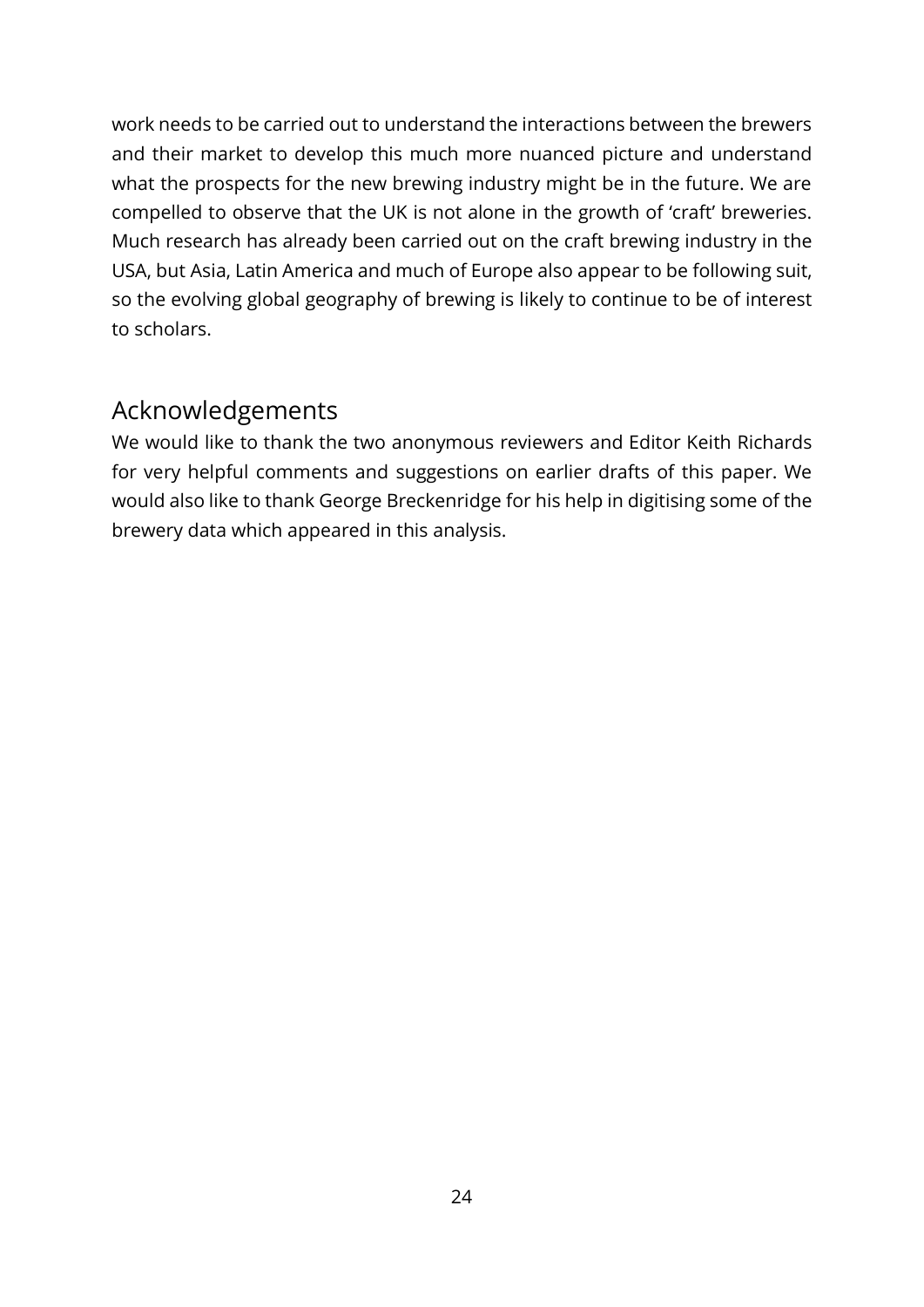# References

- **Anderson E and Martin B** 2015 Backlash after Camden Town Brewery sold to world's biggest drinks company AB InBev *The Daily Telegraph* 22 Nov (http://www.telegraph.co.uk/finance/newsbysector/retailandconsumer/lei sure/12062304/Backlash-after-Camden-Town-Brewery-sold-to-worldsbiggest-drinks-company.html) Accessed 15 May 2017
- **Anselin L** 1995 Local Indicators of Spatial Association—LISA *Geographical Analysis* 27 (2) 93–115 doi:10.1111/j.1538-4632.1995.tb00338.x
- **Baddeley A, Rubak R T and Raynaud E** 2015 Spatial Point Patterns: Methodology and Applications with R. London: Chapman and Hall/CRC Press. URL (http://www.crcpress.com/Spatial-Point-Patterns-Methodologyand-Applications-with-R/Baddeley-Rubak-Turner/9781482210200/)
- **Brown M** 2015 *London Brewed: A Historical Directory of the Commercial Brewers of London from circa 1650* Brewery History Society Longfield UK
- **Brown P** 2014 *The Cask Report 2014-2015* (Volume 8) Cask Marque
- **Brunsdon C and Comber L** 2015 *An introduction to R for spatial analysis & mapping* SAGE, Los Angeles
- **Cabras I** 2015 British Beer A report on the 2015 members' survey of the Society of Independent Brewers *The Society of Independent Brewers* (http://www.siba.co.uk/forms/SIBA\_Beer%20Report\_lores.pdf) Accessed 22 June 2016
- **Clarke J** 2010 Beer Collaborations *Imbibe* 10 Feb (http://imbibemagazine.com/Beer-Collaborations) Accessed 15 May 2017)
- **Danson M, Galloway L, Cabras I and Beatty T** 2015 Microbrewing and entrepreneurship: The origins, development and integration of real ale breweries in the UK *International Journal of Entrepreneurship and Innovation Management* 16 135–144 doi:10.5367/ijei.2015.0183
- **Dixon C** 1978 The Changing Structure of the British Brewing Industry *Geography* 63 108–113
- **Ester M, Kriegel H-P, Sander J and Xu X** 1996 A density-based algorithm for discovering clusters in large spatial databases with noise *AAAI Press* pp. 226–231
- **ES Going Out** 'Bermondsey Beer Mile's craft beer crawl' *Evening Standard* (10 Apr 2014) (http://www.standard.co.uk/goingout/bars/bermondsey-beer-milescraft-beer-crawl-9250311.html) Accessed 15 May 2017.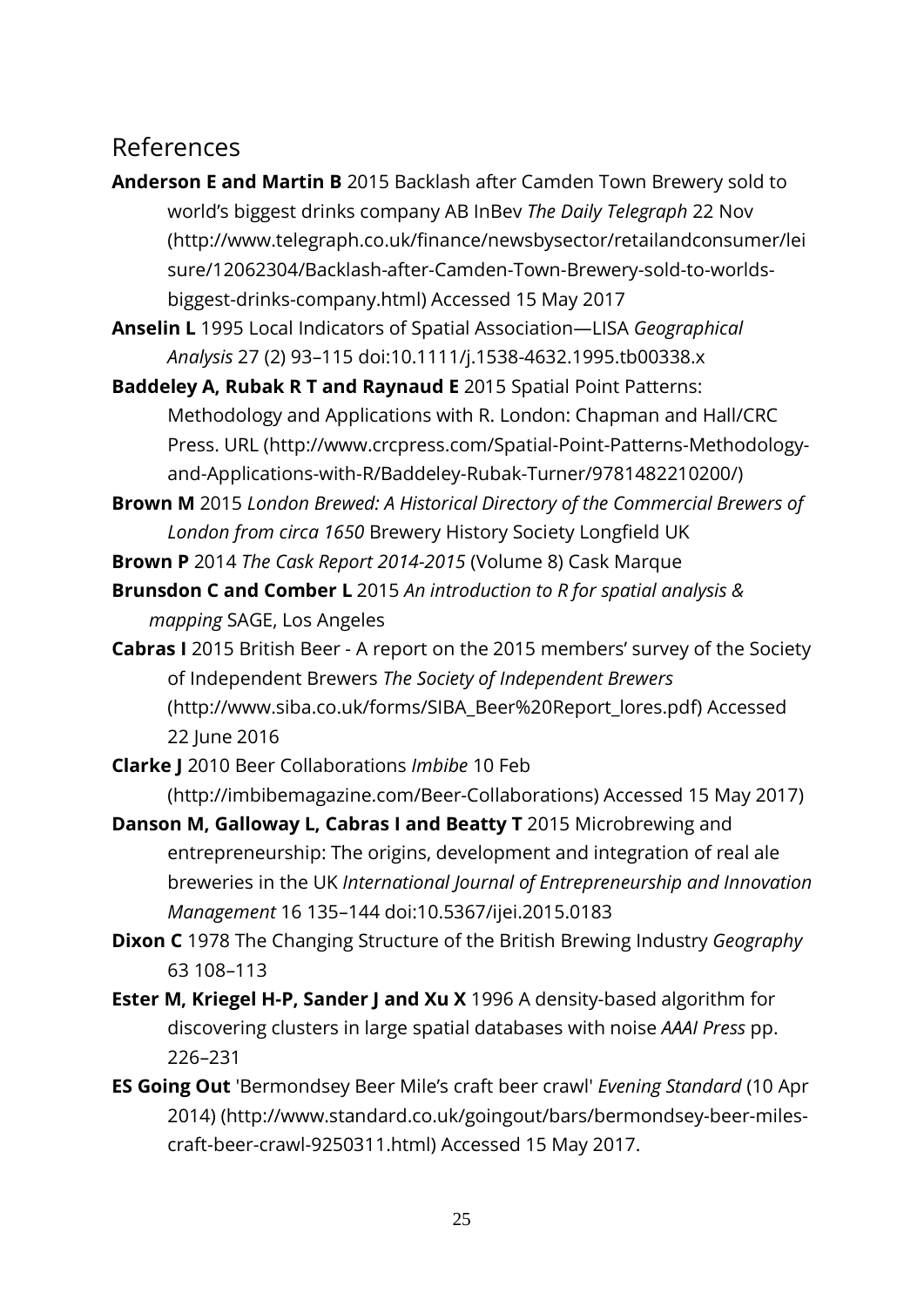- **Flack W** 1997 American Microbreweries and Neolocalism: "Ale-ing" for a Sense of Place *Journal of Cultural Geography* 16 37–53 doi:10.1080/08873639709478336
- **Goreaud F and Pélissier R** 1999 On Explicit Formulas of Edge Effect Correction for Ripley's K-Function *Journal of Vegetation Science* 10 433–438. doi:10.2307/3237072
- **Hawkes W** 2013 How to start your own brewery *The Guardian* 21 July (https://www.theguardian.com/lifeandstyle/2013/jul/21/how-to-start-ownbrewery) Accessed 15 May 2017
- **Haywood R** 2008 Underneath the Arches in the East End: An Evaluation of the Planning and Design Policy Context of the East London Line Extension Project *Journal of Urban Design* 13 361–385 doi:10.1080/13574800802320863

**Hendey C** 1987 Railway arches *Structural Survey* 5 32–38 doi:10.1108/eb006248

- **Hennig C** 2015 fpc: Flexible Procedures for Clustering. R package version 2.1-10. (https://CRAN.R-project.org/package=fpc)
- **Karaca K** 2015 Original Gravity (http://kevinkaraca.co.uk/original-gravity-film/) Accessed 15 May 2017.
- **Knowles T and Egan D** 2001 The Changing Structure of UK Brewing and Pub Retailing. *International Journal of Wine Marketing* 13 59–72 doi:10.1108/eb008720
- **Krenzke J R** 2014 Change is Brewing: The Industrialization of the London Beer-Brewing Trade, 1400-1750 Loyola University Chicago
- **Lucas L** 2010 Breweries find craft ale is not just small beer *FT.com 21 Dec* (https://search-proquest-

com.libproxy.ucl.ac.uk/docview/819686578?accountid=14511) Accessed 15 May 2017

- **McCoy F** 2016 London's tap rooms: the new wave of beer halls *Evening Standard* 17 Feb (http://www.standard.co.uk/goingout/bars/beer-hallsa3182471.html) Accessed 15 May 2017
- **Moran P A P** 1950 Notes on Continuous Stochastic Phenomena *Biometrika* 37 17–23 doi:10.2307/2332142
- **Openshaw S** 1984 The modifiable areal unit problem *Geo Books* Norwich UK
- **Openshaw S, Charlton M, Wymer C and Craft A** 1987 A Mark 1 Geographical Analysis Machine for the automated analysis of point data sets *International journal of geographical information systems* 1 335–358 doi:10.1080/02693798708927821